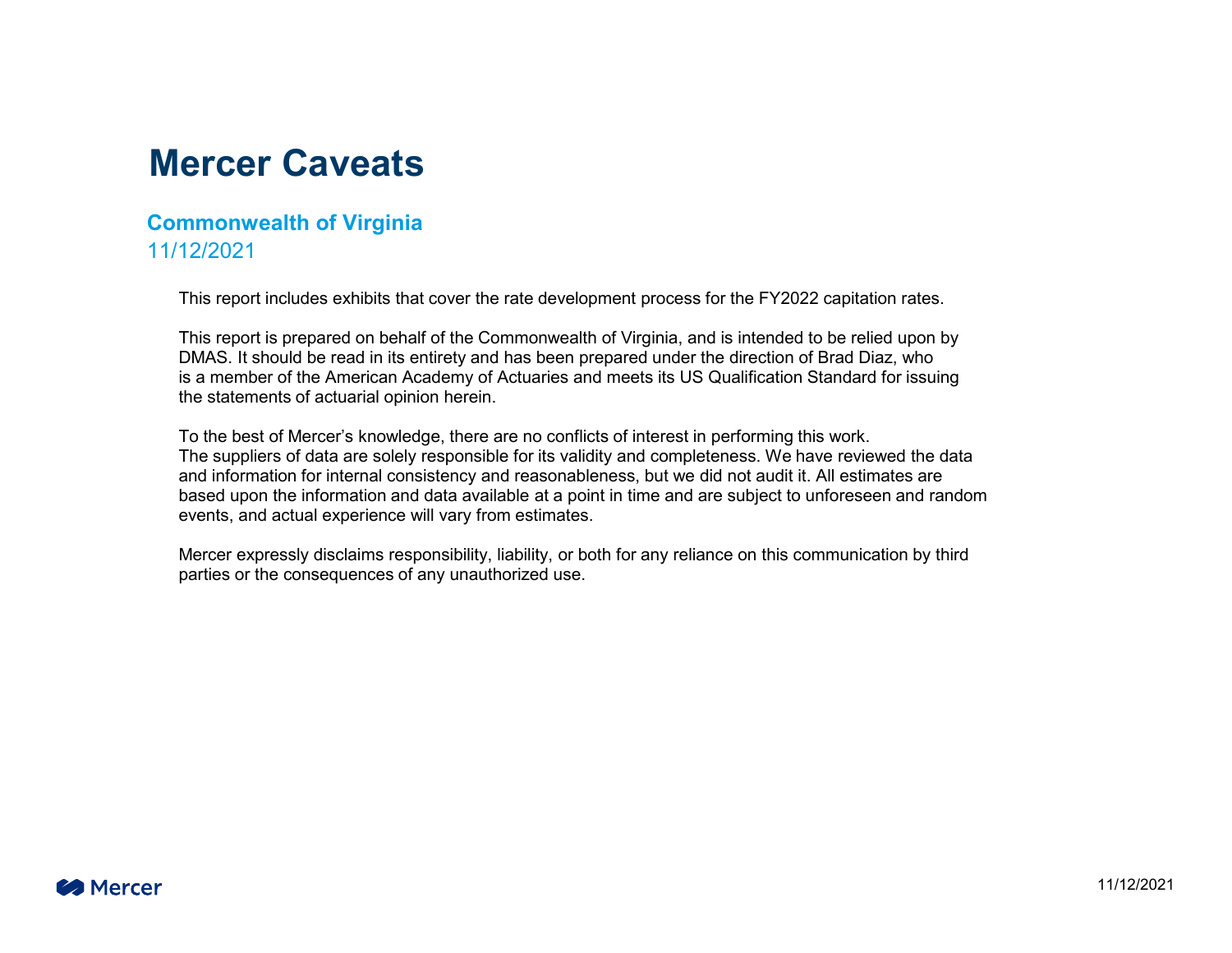# $(7/1/21 - 6/30/22)$

## Base Rate Change Summary

|                                       |                         |             | FY2022 Updated Rates Effective July 1, 2021 Medallion 4.0 Non-TPL Base Capitation Rate |               |                  |                  |                  |
|---------------------------------------|-------------------------|-------------|----------------------------------------------------------------------------------------|---------------|------------------|------------------|------------------|
| <b>Rate Cell</b>                      | <b>Central Virginia</b> |             | Charlottesville/Wester Northern/Winchester Roanoke/Alleghany                           |               | <b>Southwest</b> | <b>Tidewater</b> | <b>Statewide</b> |
| LIFC Under 1                          | $671.40$ \ \$           | 698.23      | $521.80$ \$                                                                            | $568.46$ \ \$ | $588.71$ \\$     | $745.50$ \\$     | 636.44           |
| LIFC Child                            | 240.90                  | 248.18      | $162.39$ \$                                                                            | $241.82$ \ \$ | $284.12$ \$      | 223.83           | 220.20           |
| LIFC Adult                            | 599.88                  | 576.33      | $451.89$ \$                                                                            | $614.28$ \ \$ | $578.82$ \$      | $491.72$ \$      | 541.82           |
| <b>Adoption Assistance</b>            |                         |             |                                                                                        |               |                  |                  | 548.39           |
| <b>Foster Care</b>                    |                         |             |                                                                                        |               |                  |                  | 880.45           |
| Medallion                             |                         |             |                                                                                        |               |                  |                  | 304.11           |
| Expansion 19 to 20 Female             | $265.85$ \$             | 269.81      | $213.60$ \ \$                                                                          | $289.50$ \$   | $316.40$ \ \$    | 257.71           | 259.13           |
| Expansion 19 to 20 Male               | $228.74$ \\$            | 241.06      | $196.77$ \$                                                                            | $205.46$ \$   | $256.26$ \$      | 204.06           | 217.27           |
| Expansion 21 to 44 Female             | 454.39                  | 441.98      | $340.32$ \$                                                                            | $500.30$ \$   | $508.33$ \$      | $382.10$ \ \$    | 420.90           |
| Expansion 21 to 44 Male               | $537.80$ \\$            | 520.69      | $378.72$ \$                                                                            | $529.54$ \\$  | $481.63$ \$      | $521.00$ \$      | 492.60           |
| Expansion 45 to 64 Male/Female        | $987.00$ \$             | $938.01$ \$ | $641.41$ \\$                                                                           | $896.25$ \$   | $813.23$ \$      | $904.94$ \$      | 862.01           |
| Expansion                             |                         |             |                                                                                        |               |                  |                  | 567.80           |
| FAMIS Under 1 <= 150%                 |                         |             |                                                                                        |               |                  |                  | 574.70           |
| FAMIS 1 to 5 <= 150%                  |                         |             |                                                                                        |               |                  |                  | 175.90           |
| FAMIS 6 to 14 <= 150%                 |                         |             |                                                                                        |               |                  |                  | 178.70           |
| FAMIS 15 to 18 Female $\le$ 150%      |                         |             |                                                                                        |               |                  |                  | 222.61           |
| <b>FAMIS 15 to 18 Male &lt;= 150%</b> |                         |             |                                                                                        |               |                  |                  | 195.57           |
| FAMIS Under 1 > 150%                  |                         |             |                                                                                        |               |                  |                  | 577.05           |
| <b>FAMIS 1 to 5 &gt; 150%</b>         |                         |             |                                                                                        |               |                  |                  | 172.23           |
| <b>FAMIS 6 to 14 &gt; 150%</b>        |                         |             |                                                                                        |               |                  |                  | 175.31           |
| FAMIS 15 to 18 Female > 150%          |                         |             |                                                                                        |               |                  |                  | 215.79           |
| <b>FAMIS 15 to 18 Male &gt; 150%</b>  |                         |             |                                                                                        |               |                  |                  | 194.14           |
| <b>FAMIS Children</b>                 |                         |             |                                                                                        |               |                  |                  | 194.59<br>\$     |
| <b>FAMIS MOMS</b>                     |                         |             |                                                                                        |               |                  |                  | 434.37<br>\$     |
| <b>FAMIS Total</b>                    |                         |             |                                                                                        |               |                  |                  | 198.59           |
| <b>Maternity Kick</b>                 |                         |             |                                                                                        |               |                  |                  | 7,790.22<br>\$   |
| <b>Total</b>                          |                         |             |                                                                                        |               |                  |                  | 393.86<br>\$     |
| <b>Total without Expansion</b>        |                         |             |                                                                                        |               |                  |                  | 310.65<br>\$     |
| <b>LIFC Adult + Maternity Kick</b>    |                         |             |                                                                                        |               |                  |                  | 617.38<br>\$     |
| <b>FAMIS MOMS + Maternity Kick</b>    |                         |             |                                                                                        |               |                  |                  | 979.70<br>\$     |

|                                       |                         |                                               |             | FY2022 Updated Rates Effective July 1, 2021 Medallion 4.0 Major TPL Base Capitation Rate |                  |               |             |                  |
|---------------------------------------|-------------------------|-----------------------------------------------|-------------|------------------------------------------------------------------------------------------|------------------|---------------|-------------|------------------|
| <b>Rate Cell</b>                      | <b>Central Virginia</b> | <b>Charlottesville/Wester</b><br>$\mathsf{n}$ |             | Northern/Winchester   Roanoke/Alleghany                                                  | <b>Southwest</b> |               | Tidewater   | <b>Statewide</b> |
| LIFC Under 1                          | $225.36$ \ \$           | $234.27$ \\$                                  | $178.01$ \$ | 195.23                                                                                   |                  | $210.47$ \$   | $247.91$ \$ | 210.37           |
| LIFC Child                            | 116.90                  | $120.38$ \$<br>. ድ                            | $71.98$ \$  | $117.33$ \$                                                                              |                  | $139.39$ \$   | $106.48$ \$ | 107.66           |
| LIFC Adult                            | 166.81                  | $164.55$ \\$                                  | $133.64$ \$ | $175.29$ \$                                                                              |                  | $168.97$ \$   | $143.37$ \$ | 155.49           |
| <b>Adoption Assistance</b>            |                         |                                               |             |                                                                                          |                  |               |             | 206.52           |
| Foster Care                           |                         |                                               |             |                                                                                          |                  |               |             | 348.66           |
| <b>Medallion</b>                      |                         |                                               |             |                                                                                          |                  |               |             | 126.65<br>l \$   |
| Expansion 19 to 20 Female             | $170.98$ \$             | $170.70$ \\$                                  | $135.41$ \$ | 184.39                                                                                   |                  | $199.65$ \$   | $165.05$ \$ | 167.22           |
| Expansion 19 to 20 Male               | $146.53$ \$             | $152.86$ \$                                   | $124.03$ \$ | 132.05                                                                                   |                  | $160.40$ \ \$ | $130.64$ \$ | 138.77           |
| Expansion 21 to 44 Female             | $206.48$ \ \ \$         | $202.43$ \$                                   | $158.43$ \$ | $227.58$ \$                                                                              |                  | $233.05$ \$   | $177.39$ \$ | 194.21           |
| Expansion 21 to 44 Male               | $243.20$ \ \$           | $236.18$ \ \$                                 | $175.07$ \$ | 240.60                                                                                   |                  | $220.62$ \$   | $237.72$ \$ | 224.47           |
| Expansion 45 to 64 Male/Female        | $441.39$ \\$            | $421.06$ \$                                   | $291.23$ \$ | 402.54                                                                                   |                  | $367.12$ \$   | $406.75$ \$ | 382.60           |
| <b>Expansion</b>                      |                         |                                               |             |                                                                                          |                  |               |             | 241.32           |
| FAMIS Under $1 \le 150\%$             |                         |                                               |             |                                                                                          |                  |               |             | 194.04           |
| <b>FAMIS 1 to 5 &lt;= 150%</b>        |                         |                                               |             |                                                                                          |                  |               |             | 77.84            |
| FAMIS 6 to 14 <= 150%                 |                         |                                               |             |                                                                                          |                  |               |             | 82.43            |
| FAMIS 15 to 18 Female $\le$ 150%      |                         |                                               |             |                                                                                          |                  |               |             | 90.86            |
| <b>FAMIS 15 to 18 Male &lt;= 150%</b> |                         |                                               |             |                                                                                          |                  |               |             | 81.16            |
| FAMIS Under 1 > 150%                  |                         |                                               |             |                                                                                          |                  |               |             | 194.78           |
| <b>FAMIS 1 to 5 &gt; 150%</b>         |                         |                                               |             |                                                                                          |                  |               |             | 76.69            |
| FAMIS 6 to 14 > 150%                  |                         |                                               |             |                                                                                          |                  |               |             | 81.48            |
| FAMIS 15 to 18 Female > 150%          |                         |                                               |             |                                                                                          |                  |               |             | 88.36            |
| <b>FAMIS 15 to 18 Male &gt; 150%</b>  |                         |                                               |             |                                                                                          |                  |               |             | 81.01            |
| <b>FAMIS Children</b>                 |                         |                                               |             |                                                                                          |                  |               |             | 82.74<br>l \$    |
| <b>FAMIS MOMS</b>                     |                         |                                               |             |                                                                                          |                  |               |             | 129.60<br>\$     |
| <b>FAMIS Total</b>                    |                         |                                               |             |                                                                                          |                  |               |             | 85.09<br>\$      |
| <b>Maternity Kick</b>                 |                         |                                               |             |                                                                                          |                  |               |             | 6,363.40<br>l \$ |
| <b>Total</b>                          |                         |                                               |             |                                                                                          |                  |               |             | 194.24<br>l Si   |
| <b>Total without Expansion</b>        |                         |                                               |             |                                                                                          |                  |               |             | 146.71           |

| <b>LIFC Adult + Maternity Kick</b> |  |  |  | 244.47<br><u>.</u> |
|------------------------------------|--|--|--|--------------------|
| <b>FAMIS MOMS + Maternity Kick</b> |  |  |  | 485.77             |

|                                                  |  |  | FY2022 Updated Rates Effective July 1, 2021 Medallion 4.0 Non-TPL and Major TPL Combined Base Capitation Rate |          |
|--------------------------------------------------|--|--|---------------------------------------------------------------------------------------------------------------|----------|
| <b>All Populations - Medallion Total</b>         |  |  |                                                                                                               | 292.84   |
| <b>All Populations - Expansion Total</b>         |  |  |                                                                                                               | 527.16   |
| <b>All Populations - FAMIS Total</b>             |  |  |                                                                                                               | 191.86   |
| <b>All Populations - Maternity Kick Total</b>    |  |  |                                                                                                               | 7,637.84 |
| <b>All Populations - Total</b>                   |  |  |                                                                                                               | 377.11   |
| <b>All Populations - Total without Expansion</b> |  |  |                                                                                                               | 300.30   |

#### **Notes:**

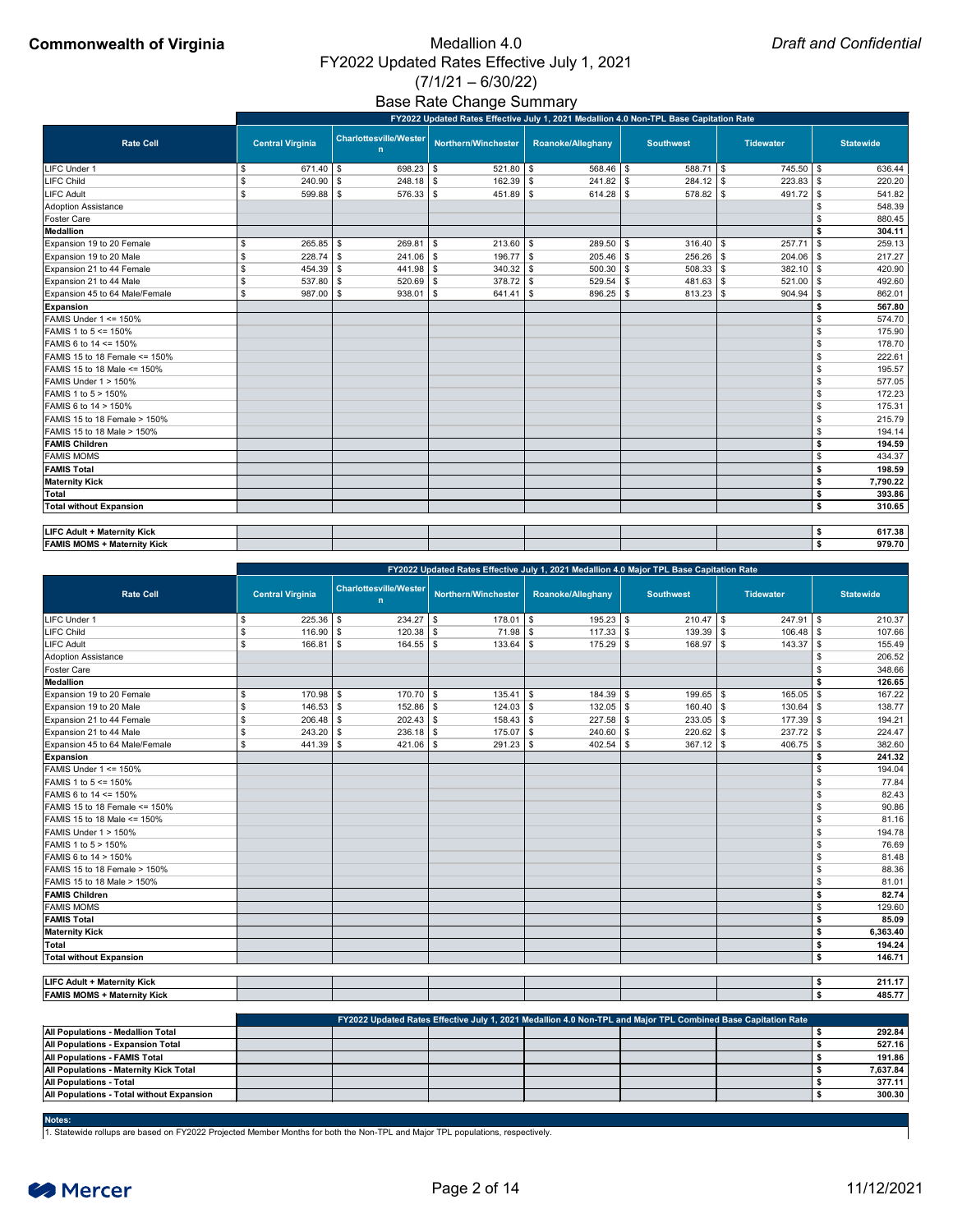### Base Rate Change Summary



2. All Populations Maternity Kick PMPD is calculated based on projected deliveries for the Non-TPL and Major TPL populations.

3. In some cases, totals may not equal the sum of their respective column components due to rounding.

4. All rates above have not been adjusted for the 1.25% Quality Withhold.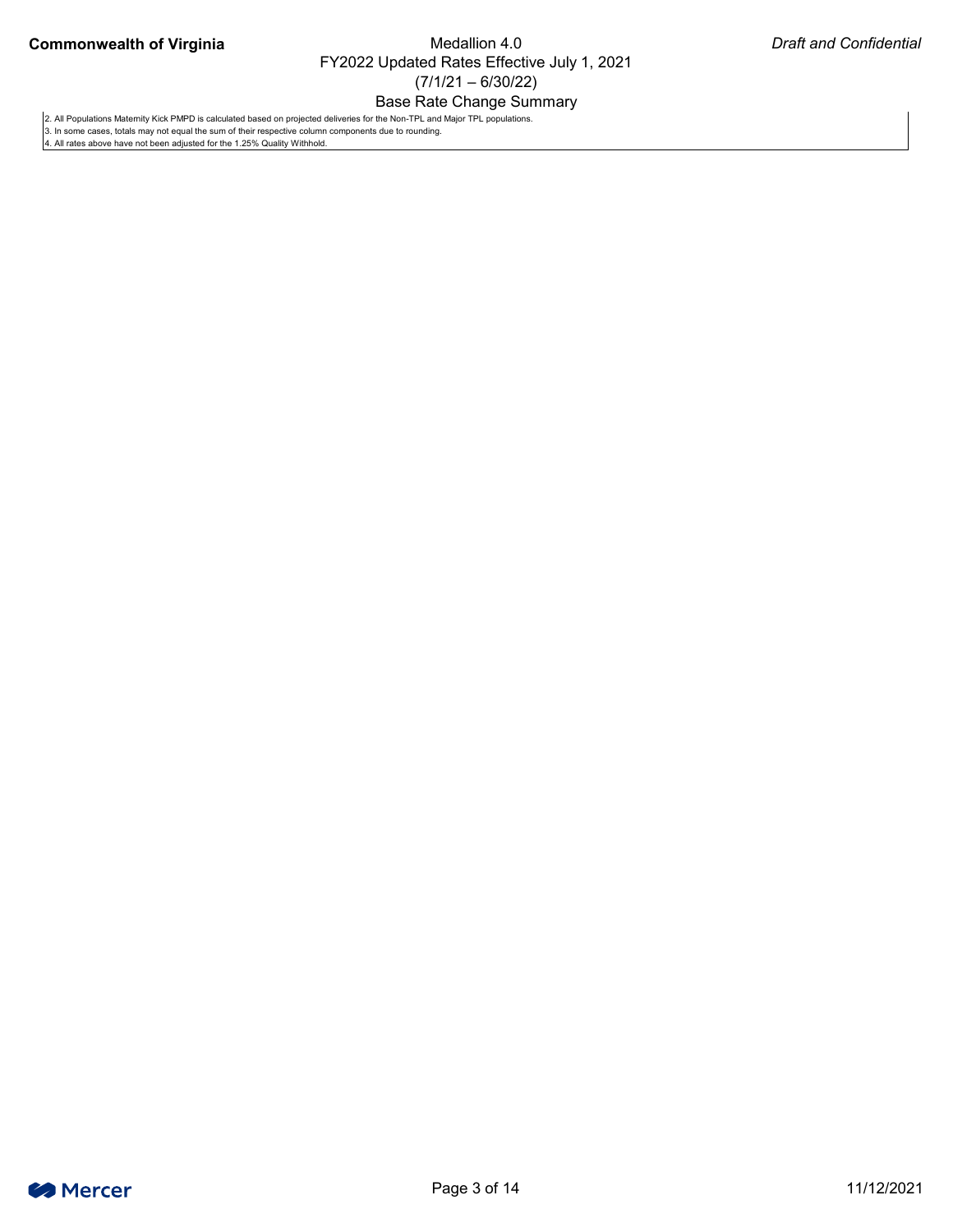## Base Rate Change Summary

### **Commonwealth of Virginia** Medallion 4.0 FY2022 Updated Rates Effective July 1, 2021  $(7/1/21 - 6/30/22)$

|                                    |                           | Original FY2022 Medallion 4.0 Non-TPL Base Capitation Rate |                                    |                      |                           |                      |               |                  |                  |  |  |  |  |  |
|------------------------------------|---------------------------|------------------------------------------------------------|------------------------------------|----------------------|---------------------------|----------------------|---------------|------------------|------------------|--|--|--|--|--|
| <b>Rate Cell</b>                   |                           | <b>Central Virginia</b>                                    | <b>Charlottesville/Wester</b><br>n | Northern/Winchester  | <b>Roanoke/Alleghany</b>  | <b>Southwest</b>     |               | <b>Tidewater</b> | <b>Statewide</b> |  |  |  |  |  |
| <b>LIFC Under 1</b>                | \$                        | $669.10$ \ \$                                              | $696.12$ \$                        | $520.17$ \\$         | $566.63$ \ \$             | $586.20$ \ \$        |               | $743.51$ \\$     | 634.45           |  |  |  |  |  |
| LIFC Child                         | $\boldsymbol{\mathsf{S}}$ | $231.50$ \ \$                                              | 238.67                             | $\sqrt{3}$<br>158.94 | $232.60$ \$<br><b>S</b>   | $272.56$ \$          |               | $215.83$ \$      | 212.54           |  |  |  |  |  |
| <b>LIFC Adult</b>                  | $\mathbb{S}$              | 582.80                                                     | $564.22$ \$<br>l \$                | $445.53$ \$          | $600.42$ \$               | $568.42$ \$          |               | $483.18$ \\$     | 530.29           |  |  |  |  |  |
| <b>Adoption Assistance</b>         |                           |                                                            |                                    |                      |                           |                      |               |                  | 522.16           |  |  |  |  |  |
| <b>Foster Care</b>                 |                           |                                                            |                                    |                      |                           |                      |               |                  | 836.10           |  |  |  |  |  |
| <b>Medallion</b>                   |                           |                                                            |                                    |                      |                           |                      |               |                  | 295.70           |  |  |  |  |  |
| Expansion 19 to 20 Female          | \$                        | 259.01                                                     | \$<br>263.84                       | $\sqrt{3}$<br>209.73 | $281.50$ \$<br>\$         | 309.32               | $\sqrt{3}$    | $251.59$ \$      | 253.05           |  |  |  |  |  |
| Expansion 19 to 20 Male            | $\frac{1}{2}$             | 223.82                                                     | $236.05$ \$<br>$\sqrt{3}$          | 193.89               | $200.47$ \$<br>\$         | 252.22               | $\sqrt{3}$    | $199.83$ \$      | 213.01           |  |  |  |  |  |
| Expansion 21 to 44 Female          | $\boldsymbol{\mathsf{S}}$ | 438.94                                                     | 428.88<br>-\$                      | 331.43<br>\$         | $483.81$ \ \$<br><b>S</b> | 493.55 $\frac{1}{9}$ |               | 371.77           | 408.25<br>l \$   |  |  |  |  |  |
| Expansion 21 to 44 Male            | $\sqrt[6]{\frac{1}{2}}$   | 521.26                                                     | 504.34<br>$\sqrt{3}$               | 368.71<br>$\sqrt{3}$ | 512.21<br>$\sqrt[6]{3}$   | 466.11<br>l S        | $\sqrt[6]{3}$ | $506.86$ \$      | 477.99           |  |  |  |  |  |
| Expansion 45 to 64 Male/Female     | $\mathfrak s$             | $964.35$ \$                                                | 918.67                             | 629.24<br>$\vert$ \$ | $876.51$ \$<br>  \$       | 796.78 \$            |               | $885.41$ \$      | 843.60           |  |  |  |  |  |
| <b>Expansion</b>                   |                           |                                                            |                                    |                      |                           |                      |               |                  | 553.40<br>\$     |  |  |  |  |  |
| <b>FAMIS Under 1 &lt;= 150%</b>    |                           |                                                            |                                    |                      |                           |                      |               |                  | 571.56<br>\$     |  |  |  |  |  |
| FAMIS 1 to 5 <= 150%               |                           |                                                            |                                    |                      |                           |                      |               |                  | 171.64           |  |  |  |  |  |
| FAMIS 6 to 14 <= 150%              |                           |                                                            |                                    |                      |                           |                      |               |                  | 173.04<br>\$     |  |  |  |  |  |
| FAMIS 15 to 18 Female $\le$ 150%   |                           |                                                            |                                    |                      |                           |                      |               |                  | 217.75<br>\$.    |  |  |  |  |  |
| FAMIS 15 to 18 Male <= 150%        |                           |                                                            |                                    |                      |                           |                      |               |                  | 191.33<br>\$     |  |  |  |  |  |
| <b>FAMIS Under 1 &gt; 150%</b>     |                           |                                                            |                                    |                      |                           |                      |               |                  | 572.98           |  |  |  |  |  |
| FAMIS 1 to 5 > 150%                |                           |                                                            |                                    |                      |                           |                      |               |                  | 168.18           |  |  |  |  |  |
| FAMIS 6 to 14 > 150%               |                           |                                                            |                                    |                      |                           |                      |               |                  | 170.09           |  |  |  |  |  |
| FAMIS 15 to 18 Female > 150%       |                           |                                                            |                                    |                      |                           |                      |               |                  | 212.35           |  |  |  |  |  |
| FAMIS 15 to 18 Male > 150%         |                           |                                                            |                                    |                      |                           |                      |               |                  | 189.94<br>\$.    |  |  |  |  |  |
| <b>FAMIS Children</b>              |                           |                                                            |                                    |                      |                           |                      |               |                  | 189.99<br>\$     |  |  |  |  |  |
| <b>FAMIS MOMS</b>                  |                           |                                                            |                                    |                      |                           |                      |               |                  | 427.04<br>\$.    |  |  |  |  |  |
| <b>FAMIS Total</b>                 |                           |                                                            |                                    |                      |                           |                      |               |                  | 193.95<br>\$     |  |  |  |  |  |
| <b>Maternity Kick</b>              |                           |                                                            |                                    |                      |                           |                      |               |                  | \$<br>7,765.87   |  |  |  |  |  |
| <b>Total</b>                       |                           |                                                            |                                    |                      |                           |                      |               |                  | \$<br>383.71     |  |  |  |  |  |
| <b>Total without Expansion</b>     |                           |                                                            |                                    |                      |                           |                      |               |                  | 302.53<br>\$     |  |  |  |  |  |
|                                    |                           |                                                            |                                    |                      |                           |                      |               |                  |                  |  |  |  |  |  |
| <b>LIFC Adult + Maternity Kick</b> |                           |                                                            |                                    |                      |                           |                      |               |                  | \$<br>605.62     |  |  |  |  |  |
| <b>FAMIS MOMS + Maternity Kick</b> |                           |                                                            |                                    |                      |                           |                      |               |                  | \$<br>970.67     |  |  |  |  |  |

|                                | Original FY2022 Medallion 4.0 Major TPL Base Capitation Rate |                         |  |                                    |            |                     |      |                   |  |                  |               |                  |               |                  |
|--------------------------------|--------------------------------------------------------------|-------------------------|--|------------------------------------|------------|---------------------|------|-------------------|--|------------------|---------------|------------------|---------------|------------------|
| <b>Rate Cell</b>               |                                                              | <b>Central Virginia</b> |  | <b>Charlottesville/Wester</b><br>n |            | Northern/Winchester |      | Roanoke/Alleghany |  | <b>Southwest</b> |               | <b>Tidewater</b> |               | <b>Statewide</b> |
| LIFC Under 1                   | \$                                                           | $226.21$ \ \$           |  | $235.27$ \$                        |            | $178.72$ \$         |      | $196.02$ \$       |  | $210.97$ \$      |               | $249.12$ \\$     |               | 211.23           |
| <b>LIFC Child</b>              | \$                                                           | $111.70$ \\$            |  | 115.07                             | $\sqrt{3}$ | $70.35$ \$          |      | $112.20$ \ \$     |  | 132.87           | $\sqrt[6]{3}$ | 102.14           | \$            | 103.27           |
| <b>LIFC Adult</b>              | \$                                                           |                         |  | $171.62$ \ \$                      |            | $140.27$ \ \$       |      | $182.62$ \ \$     |  | $176.93$ \$      |               | $150.02$ \ \$    |               | 162.04           |
| <b>Adoption Assistance</b>     |                                                              |                         |  |                                    |            |                     |      |                   |  |                  |               |                  |               | 190.27           |
| <b>Foster Care</b>             |                                                              |                         |  |                                    |            |                     |      |                   |  |                  |               |                  |               | 319.65           |
| <b>Medallion</b>               |                                                              |                         |  |                                    |            |                     |      |                   |  |                  |               |                  |               | 124.93           |
| Expansion 19 to 20 Female      | \$                                                           | $177.44$ \\$            |  | $177.69$ \ \$                      |            |                     |      | $191.06$ \ \$     |  | $207.93$ \$      |               | 171.54           | \$            | 173.83           |
| Expansion 19 to 20 Male        | \$                                                           | $152.56$ \\$            |  | 159.27                             | l \$       | 129.77              | l \$ | $137.03$ \$       |  | 167.92           | - \$          | 136.01           | \$            | 144.63           |
| Expansion 21 to 44 Female      | \$                                                           | $218.74$ \\$            |  | $215.54$ \$                        |            | $169.08$ \$         |      | $241.61$ \\$      |  | $248.61$ \\$     |               | 189.27           | \$            | 206.62           |
| Expansion 21 to 44 Male        | \$                                                           | $258.82$ \$             |  | 251.21                             | <b>S</b>   | $186.90$ \ \$       |      | $255.65$ \$       |  | $234.53$ \ \$    |               | 254.05           | \$            | 239.16           |
| Expansion 45 to 64 Male/Female | \$                                                           | $474.73$ \\$            |  | $454.02$ \$                        |            | $314.20$ \ \$       |      |                   |  | $395.92$ \$      |               | $438.15$ \\$     |               | 412.14           |
| <b>Expansion</b>               |                                                              |                         |  |                                    |            |                     |      |                   |  |                  |               |                  |               | 257.74           |
| FAMIS Under $1 \le 150\%$      |                                                              |                         |  |                                    |            |                     |      |                   |  |                  |               |                  | \$.           | 194.41           |
| FAMIS 1 to 5 <= 150%           |                                                              |                         |  |                                    |            |                     |      |                   |  |                  |               |                  | \$            | 75.89            |
| FAMIS 6 to 14 <= 150%          |                                                              |                         |  |                                    |            |                     |      |                   |  |                  |               |                  |               | 79.53            |
| FAMIS 15 to 18 Female <= 150%  |                                                              |                         |  |                                    |            |                     |      |                   |  |                  |               |                  | \$            | 88.85            |
| FAMIS 15 to 18 Male <= 150%    |                                                              |                         |  |                                    |            |                     |      |                   |  |                  |               |                  | \$            | 79.37            |
| <b>FAMIS Under 1 &gt; 150%</b> |                                                              |                         |  |                                    |            |                     |      |                   |  |                  |               |                  |               | 194.86           |
| FAMIS 1 to 5 > 150%            |                                                              |                         |  |                                    |            |                     |      |                   |  |                  |               |                  | \$            | 74.82            |
| FAMIS 6 to 14 > 150%           |                                                              |                         |  |                                    |            |                     |      |                   |  |                  |               |                  | \$            | 78.74            |
| FAMIS 15 to 18 Female > 150%   |                                                              |                         |  |                                    |            |                     |      |                   |  |                  |               |                  | \$            | 86.88            |
| FAMIS 15 to 18 Male > 150%     |                                                              |                         |  |                                    |            |                     |      |                   |  |                  |               |                  | \$            | 79.20            |
| <b>FAMIS Children</b>          |                                                              |                         |  |                                    |            |                     |      |                   |  |                  |               |                  | \$            | 80.48            |
| <b>FAMIS MOMS</b>              |                                                              |                         |  |                                    |            |                     |      |                   |  |                  |               |                  | $\frac{1}{2}$ | 135.66           |
| <b>FAMIS Total</b>             |                                                              |                         |  |                                    |            |                     |      |                   |  |                  |               |                  | \$            | 83.24            |
| <b>Maternity Kick</b>          |                                                              |                         |  |                                    |            |                     |      |                   |  |                  |               |                  | \$            | 6,509.83         |
| <b>Total</b>                   |                                                              |                         |  |                                    |            |                     |      |                   |  |                  |               |                  |               | 201.90           |
| <b>Total without Expansion</b> |                                                              |                         |  |                                    |            |                     |      |                   |  |                  |               |                  |               | 145.52           |

| <b>LIFC Adult + Maternity Kick</b> |  |  |  | 219.00 |
|------------------------------------|--|--|--|--------|
| <b>FAMIS MOMS + Maternity Kick</b> |  |  |  | 500.03 |

|                                                  | Original FY2022 Medallion 4.0 Non-TPL and Major TPL Combined Base Capitation Rate |  |  |  |  |  |          |  |  |  |  |  |
|--------------------------------------------------|-----------------------------------------------------------------------------------|--|--|--|--|--|----------|--|--|--|--|--|
| <b>All Populations - Medallion Total</b>         |                                                                                   |  |  |  |  |  | 284.85   |  |  |  |  |  |
| <b>All Populations - Expansion Total</b>         |                                                                                   |  |  |  |  |  | 516.60   |  |  |  |  |  |
| <b>All Populations - FAMIS Total</b>             |                                                                                   |  |  |  |  |  | 187.38   |  |  |  |  |  |
| <b>All Populations - Maternity Kick Total</b>    |                                                                                   |  |  |  |  |  | 7,631.73 |  |  |  |  |  |
| <b>All Populations - Total</b>                   |                                                                                   |  |  |  |  |  | 368.46   |  |  |  |  |  |
| <b>All Populations - Total without Expansion</b> |                                                                                   |  |  |  |  |  | 292.62   |  |  |  |  |  |

#### **Notes:**

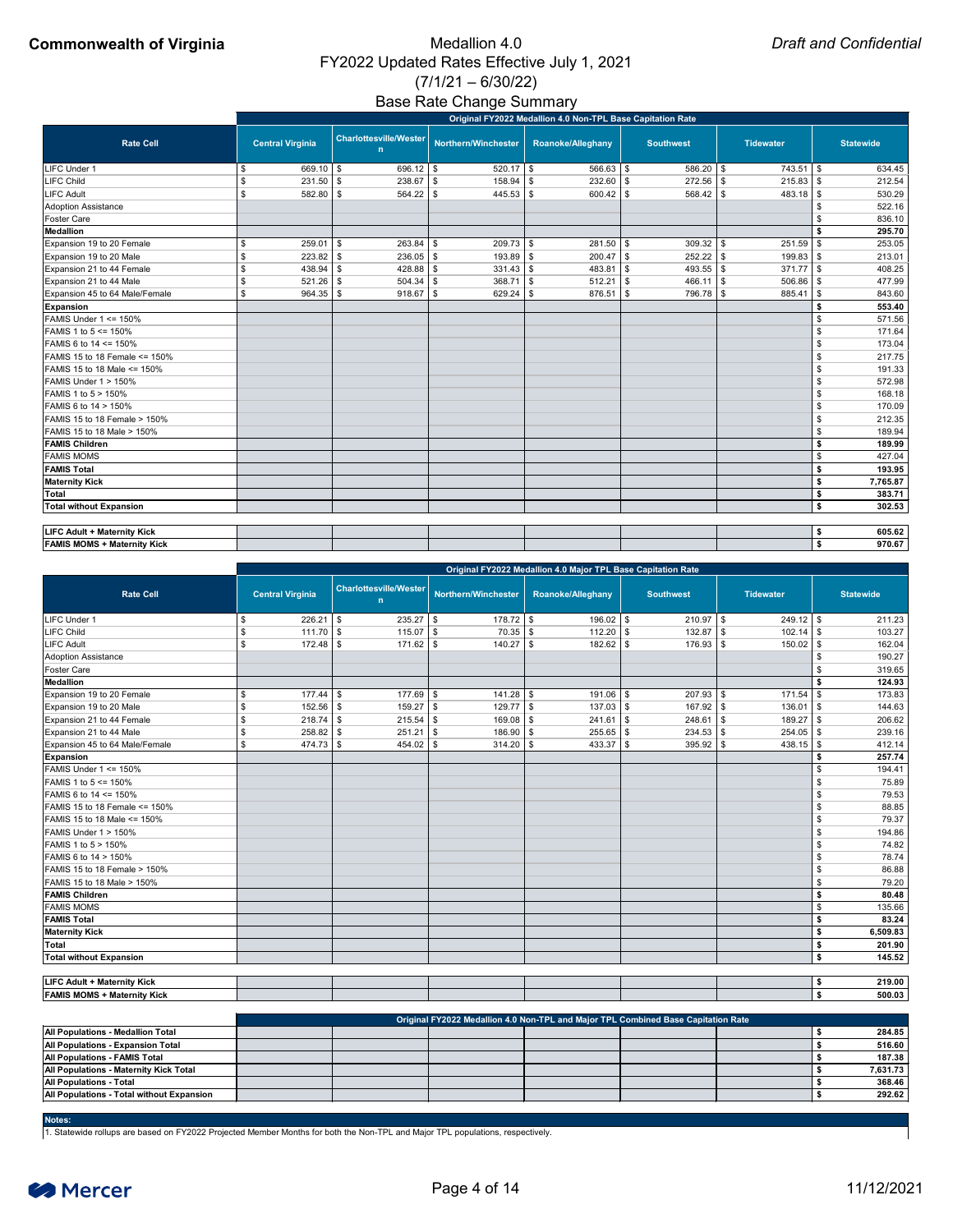### Base Rate Change Summary



2. All Populations Maternity Kick PMPD is calculated based on projected deliveries for the Non-TPL and Major TPL populations.

3. In some cases, totals may not equal the sum of their respective column components due to rounding.

4. All rates above have not been adjusted for the 1.25% Quality Withhold.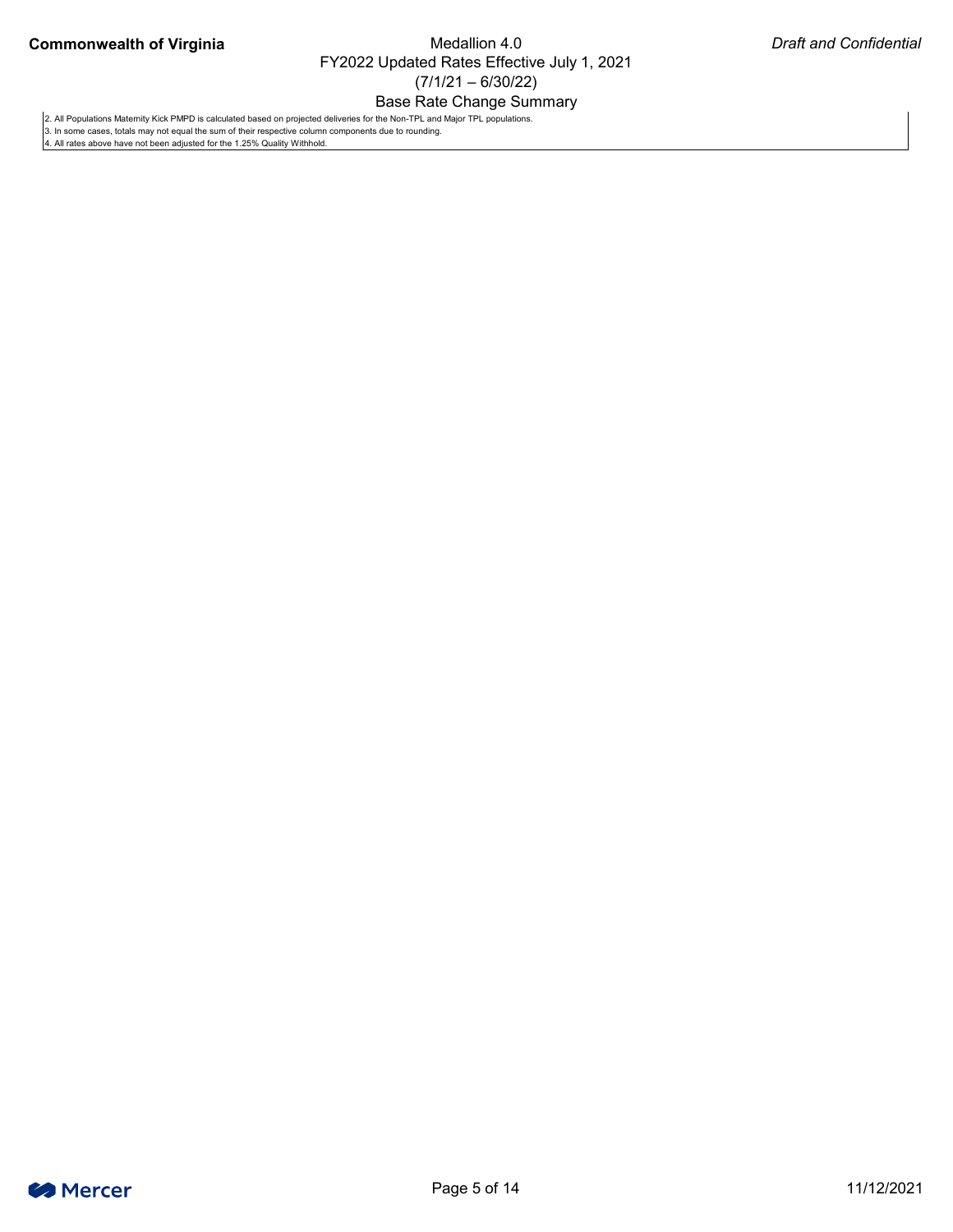## Base Rate Change Summary

|                                       |                         | Non-TPL FY2022 Updated Rates Effective July 1, 2021 / Original FY2022 Rates - 1 |                     |                   |                  |                  |                  |  |  |  |  |  |  |  |
|---------------------------------------|-------------------------|---------------------------------------------------------------------------------|---------------------|-------------------|------------------|------------------|------------------|--|--|--|--|--|--|--|
| <b>Rate Cell</b>                      | <b>Central Virginia</b> | <b>Charlottesville/Wester</b><br>n                                              | Northern/Winchester | Roanoke/Alleghany | <b>Southwest</b> | <b>Tidewater</b> | <b>Statewide</b> |  |  |  |  |  |  |  |
| LIFC Under 1                          | 0.34%                   | 0.30%                                                                           | 0.31%               | 0.32%             | 0.43%            | 0.27%            | 0.31%            |  |  |  |  |  |  |  |
| <b>LIFC Child</b>                     | 4.06%                   | 3.98%                                                                           | 2.17%               | 3.97%             | 4.24%            | 3.70%            | 3.61%            |  |  |  |  |  |  |  |
| <b>LIFC Adult</b>                     | 2.93%                   | 2.15%                                                                           | 1.43%               | 2.31%             | 1.83%            | 1.77%            | 2.17%            |  |  |  |  |  |  |  |
| <b>Adoption Assistance</b>            |                         |                                                                                 |                     |                   |                  |                  | 5.02%            |  |  |  |  |  |  |  |
| <b>Foster Care</b>                    |                         |                                                                                 |                     |                   |                  |                  | 5.30%            |  |  |  |  |  |  |  |
| <b>Medallion</b>                      |                         |                                                                                 |                     |                   |                  |                  | 2.85%            |  |  |  |  |  |  |  |
| Expansion 19 to 20 Female             | 2.64%                   | 2.26%                                                                           | 1.85%               | 2.84%             | 2.29%            | 2.43%            | 2.40%            |  |  |  |  |  |  |  |
| Expansion 19 to 20 Male               | 2.20%                   | 2.12%                                                                           | 1.49%               | 2.49%             | 1.60%            | 2.12%            | 2.00%            |  |  |  |  |  |  |  |
| Expansion 21 to 44 Female             | 3.52%                   | 3.05%                                                                           | 2.68%               | 3.41%             | 2.99%            | 2.78%            | 3.10%            |  |  |  |  |  |  |  |
| Expansion 21 to 44 Male               | 3.17%                   | 3.24%                                                                           | 2.71%               | 3.38%             | 3.33%            | 2.79%            | 3.05%            |  |  |  |  |  |  |  |
| Expansion 45 to 64 Male/Female        | 2.35%                   | 2.11%                                                                           | 1.93%               | 2.25%             | 2.07%            | 2.21%            | 2.18%            |  |  |  |  |  |  |  |
| <b>Expansion</b>                      |                         |                                                                                 |                     |                   |                  |                  | 2.60%            |  |  |  |  |  |  |  |
| FAMIS Under 1 <= 150%                 |                         |                                                                                 |                     |                   |                  |                  | 0.55%            |  |  |  |  |  |  |  |
| FAMIS 1 to 5 <= 150%                  |                         |                                                                                 |                     |                   |                  |                  | 2.48%            |  |  |  |  |  |  |  |
| FAMIS 6 to 14 <= 150%                 |                         |                                                                                 |                     |                   |                  |                  | 3.27%            |  |  |  |  |  |  |  |
| FAMIS 15 to 18 Female <= 150%         |                         |                                                                                 |                     |                   |                  |                  | 2.23%            |  |  |  |  |  |  |  |
| <b>FAMIS 15 to 18 Male &lt;= 150%</b> |                         |                                                                                 |                     |                   |                  |                  | 2.22%            |  |  |  |  |  |  |  |
| FAMIS Under 1 > 150%                  |                         |                                                                                 |                     |                   |                  |                  | 0.71%            |  |  |  |  |  |  |  |
| FAMIS 1 to 5 > 150%                   |                         |                                                                                 |                     |                   |                  |                  | 2.41%            |  |  |  |  |  |  |  |
| FAMIS 6 to 14 > 150%                  |                         |                                                                                 |                     |                   |                  |                  | 3.07%            |  |  |  |  |  |  |  |
| FAMIS 15 to 18 Female > 150%          |                         |                                                                                 |                     |                   |                  |                  | 1.62%            |  |  |  |  |  |  |  |
| <b>FAMIS 15 to 18 Male &gt; 150%</b>  |                         |                                                                                 |                     |                   |                  |                  | 2.21%            |  |  |  |  |  |  |  |
| <b>FAMIS Children</b>                 |                         |                                                                                 |                     |                   |                  |                  | 2.42%            |  |  |  |  |  |  |  |
| <b>FAMIS MOMS</b>                     |                         |                                                                                 |                     |                   |                  |                  | 1.72%            |  |  |  |  |  |  |  |
| <b>FAMIS Total</b>                    |                         |                                                                                 |                     |                   |                  |                  | 2.39%            |  |  |  |  |  |  |  |
| <b>Maternity Kick</b>                 |                         |                                                                                 |                     |                   |                  |                  | 0.31%            |  |  |  |  |  |  |  |
| <b>Total</b>                          |                         |                                                                                 |                     |                   |                  |                  | 2.65%            |  |  |  |  |  |  |  |
| <b>Total without Expansion</b>        |                         |                                                                                 |                     |                   |                  |                  | 2.68%            |  |  |  |  |  |  |  |
| <b>LIFC Adult + Maternity Kick</b>    |                         |                                                                                 |                     |                   |                  |                  | 1.94%            |  |  |  |  |  |  |  |
| <b>FAMIS MOMS + Maternity Kick</b>    |                         |                                                                                 |                     |                   |                  |                  | 0.93%            |  |  |  |  |  |  |  |

|                                | Major TPL FY2022 Updated Rates Effective July 1, 2021 / Original FY2022 Rates - 1 |                                    |                     |                          |                  |                  |                  |  |  |  |
|--------------------------------|-----------------------------------------------------------------------------------|------------------------------------|---------------------|--------------------------|------------------|------------------|------------------|--|--|--|
| <b>Rate Cell</b>               | <b>Central Virginia</b>                                                           | <b>Charlottesville/Wester</b><br>n | Northern/Winchester | <b>Roanoke/Alleghany</b> | <b>Southwest</b> | <b>Tidewater</b> | <b>Statewide</b> |  |  |  |
| LIFC Under 1                   | $-0.38%$                                                                          | $-0.43%$                           | $-0.40%$            | $-0.40%$                 | $-0.23%$         | $-0.49%$         | $-0.40%$         |  |  |  |
| <b>LIFC Child</b>              | 4.65%                                                                             | 4.62%                              | 2.32%               | 4.57%                    | 4.90%            | 4.25%            | 4.25%            |  |  |  |
| <b>LIFC Adult</b>              | $-3.29%$                                                                          | $-4.12%$                           | $-4.72%$            | $-4.01%$                 | $-4.50%$         | $-4.43%$         | $-4.04%$         |  |  |  |
| <b>Adoption Assistance</b>     |                                                                                   |                                    |                     |                          |                  |                  | 8.54%            |  |  |  |
| <b>Foster Care</b>             |                                                                                   |                                    |                     |                          |                  |                  | 9.07%            |  |  |  |
| <b>Medallion</b>               |                                                                                   |                                    |                     |                          |                  |                  | 1.38%            |  |  |  |
| Expansion 19 to 20 Female      | $-3.64%$                                                                          | $-3.94%$                           | $-4.16%$            | $-3.49%$                 | $-3.98%$         | $-3.79%$         | $-3.80%$         |  |  |  |
| Expansion 19 to 20 Male        | $-3.95%$                                                                          | $-4.03%$                           | $-4.42%$            | $-3.64%$                 | $-4.48%$         | $-3.94%$         | $-4.05%$         |  |  |  |
| Expansion 21 to 44 Female      | $-5.60%$                                                                          | $-6.08%$                           | $-6.30%$            | $-5.81%$                 | $-6.26%$         | $-6.28%$         | $-6.00%$         |  |  |  |
| Expansion 21 to 44 Male        | $-6.04%$                                                                          | $-5.98%$                           | $-6.33%$            | $-5.89%$                 | $-5.93%$         | $-6.43%$         | $-6.14%$         |  |  |  |
| Expansion 45 to 64 Male/Female | $-7.02%$                                                                          | $-7.26%$                           | $-7.31%$            | $-7.11%$                 | $-7.28%$         | $-7.17%$         | $-7.17%$         |  |  |  |
| <b>Expansion</b>               |                                                                                   |                                    |                     |                          |                  |                  | $-6.37%$         |  |  |  |
| FAMIS Under $1 \le 150\%$      |                                                                                   |                                    |                     |                          |                  |                  | $-0.19%$         |  |  |  |
| FAMIS 1 to 5 <= 150%           |                                                                                   |                                    |                     |                          |                  |                  | 2.57%            |  |  |  |
| FAMIS 6 to 14 <= 150%          |                                                                                   |                                    |                     |                          |                  |                  | 3.64%            |  |  |  |
| FAMIS 15 to 18 Female <= 150%  |                                                                                   |                                    |                     |                          |                  |                  | 2.25%            |  |  |  |
| FAMIS 15 to 18 Male <= 150%    |                                                                                   |                                    |                     |                          |                  |                  | 2.26%            |  |  |  |
| <b>FAMIS Under 1 &gt; 150%</b> |                                                                                   |                                    |                     |                          |                  |                  | $-0.04%$         |  |  |  |
| FAMIS 1 to 5 > 150%            |                                                                                   |                                    |                     |                          |                  |                  | 2.49%            |  |  |  |
| FAMIS 6 to 14 > 150%           |                                                                                   |                                    |                     |                          |                  |                  | 3.49%            |  |  |  |
| FAMIS 15 to 18 Female > 150%   |                                                                                   |                                    |                     |                          |                  |                  | 1.70%            |  |  |  |
| FAMIS 15 to 18 Male > 150%     |                                                                                   |                                    |                     |                          |                  |                  | 2.28%            |  |  |  |
| <b>FAMIS Children</b>          |                                                                                   |                                    |                     |                          |                  |                  | 2.81%            |  |  |  |
| <b>FAMIS MOMS</b>              |                                                                                   |                                    |                     |                          |                  |                  | $-4.47%$         |  |  |  |
| <b>FAMIS Total</b>             |                                                                                   |                                    |                     |                          |                  |                  | 2.22%            |  |  |  |
| <b>Maternity Kick</b>          |                                                                                   |                                    |                     |                          |                  |                  | $-2.25%$         |  |  |  |
| <b>Total</b>                   |                                                                                   |                                    |                     |                          |                  |                  | $-3.79%$         |  |  |  |
| <b>Total without Expansion</b> |                                                                                   |                                    |                     |                          |                  |                  | 0.81%            |  |  |  |

| <b>LIFC Adult + Maternity Kick</b> |  |  |  | $-3.57%$ |
|------------------------------------|--|--|--|----------|
| <b>FAMIS MOMS + Maternity Kick</b> |  |  |  | $-2.85%$ |

#### **Notes:**

|                                                  | Non-TPL and Major TPL Combined FY2022 Updated Rates Effective July 1, 2021 / Original FY2022 Rates - 1 |  |  |  |  |       |  |  |  |  |  |  |
|--------------------------------------------------|--------------------------------------------------------------------------------------------------------|--|--|--|--|-------|--|--|--|--|--|--|
| <b>All Populations - Medallion Total</b>         |                                                                                                        |  |  |  |  | 2.81% |  |  |  |  |  |  |
| <b>All Populations - Expansion Total</b>         |                                                                                                        |  |  |  |  | 2.04% |  |  |  |  |  |  |
| <b>All Populations - FAMIS Total</b>             |                                                                                                        |  |  |  |  | 2.39% |  |  |  |  |  |  |
| <b>All Populations - Maternity Kick Total</b>    |                                                                                                        |  |  |  |  | 0.08% |  |  |  |  |  |  |
| <b>All Populations - Total</b>                   |                                                                                                        |  |  |  |  | 2.35% |  |  |  |  |  |  |
| <b>All Populations - Total without Expansion</b> |                                                                                                        |  |  |  |  | 2.62% |  |  |  |  |  |  |

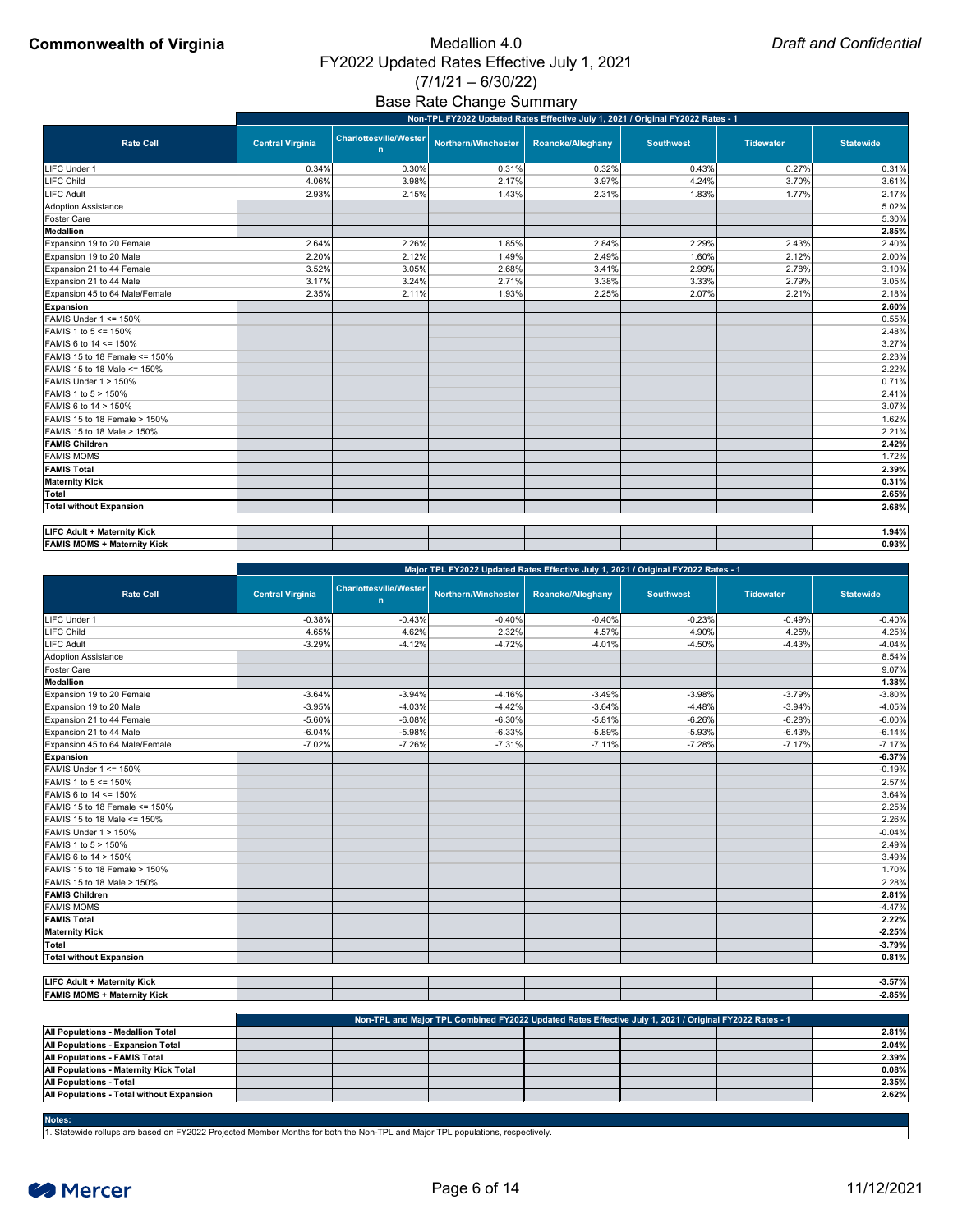### Base Rate Change Summary



2. All Populations Maternity Kick PMPD is calculated based on projected deliveries for the Non-TPL and Major TPL populations.

3. In some cases, totals may not equal the sum of their respective column components due to rounding.

4. All rates above have not been adjusted for the 1.25% Quality Withhold.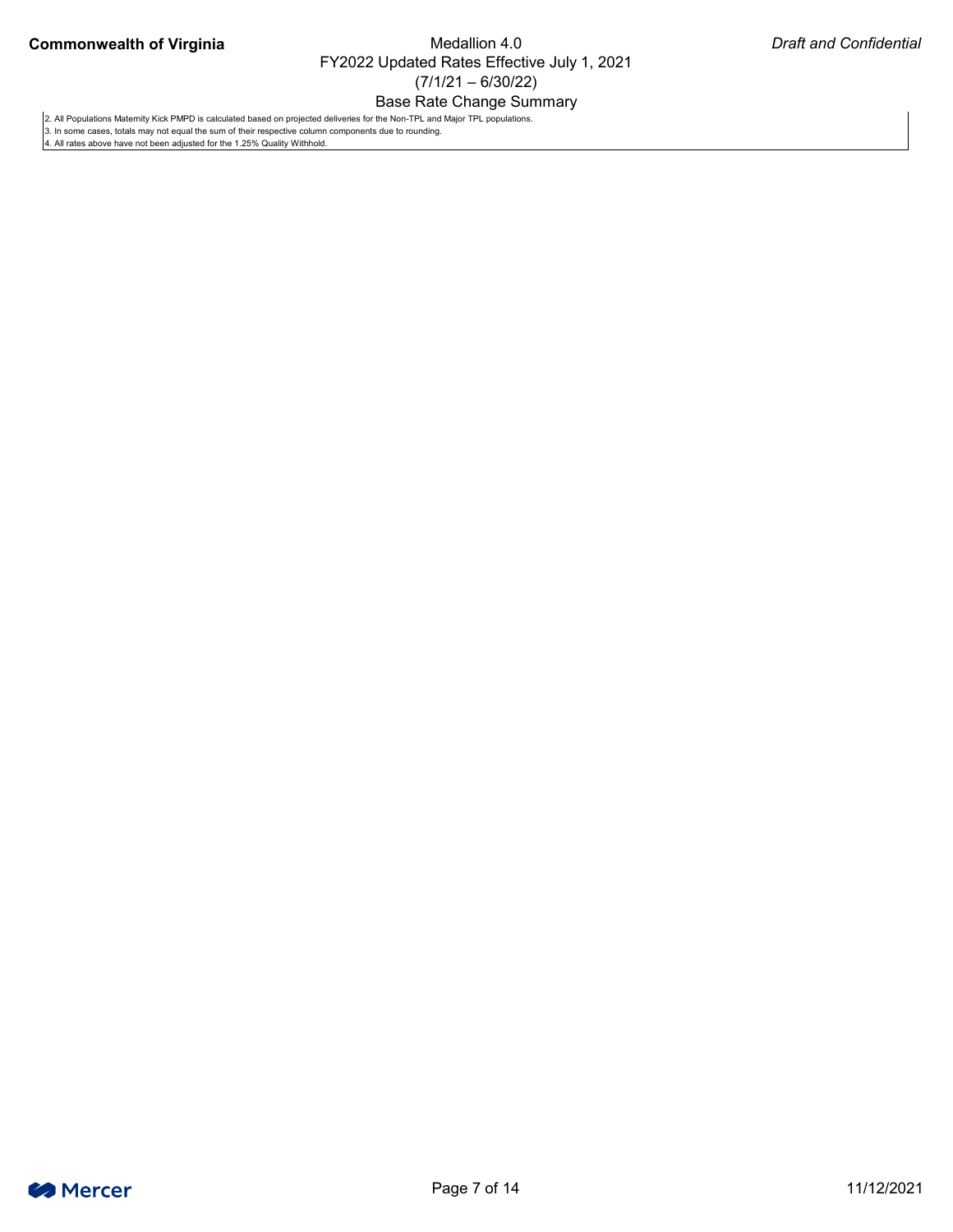### Quality Withhold Summary

### **Commonwealth of Virginia** Medallion 4.0 FY2022 Updated Rates Effective July 1, 2021  $(7/1/21 - 6/30/22)$

|                                    |                           | FY2022 Updated Rates Effective July 1, 2021 Medallion 4.0 Non-TPL Base Capitation Rate Post Quality Withhold |               |                                    |                     |            |                      |  |                  |  |                  |                            |                  |  |  |
|------------------------------------|---------------------------|--------------------------------------------------------------------------------------------------------------|---------------|------------------------------------|---------------------|------------|----------------------|--|------------------|--|------------------|----------------------------|------------------|--|--|
| <b>Rate Cell</b>                   |                           | <b>Central Virginia</b>                                                                                      |               | <b>Charlottesville/Wester</b><br>n | Northern/Winchester |            | Roanoke/Alleghany    |  | <b>Southwest</b> |  | <b>Tidewater</b> |                            | <b>Statewide</b> |  |  |
| <b>LIFC Under 1</b>                | \$                        | 663.01                                                                                                       | <b>\$</b>     | $689.50$ \$                        | $515.27$ \\$        |            | $561.35$ \\$         |  | $581.35$ \\$     |  | $736.19$ \$      |                            | 628.49           |  |  |
| LIFC Child                         | $\boldsymbol{\mathsf{S}}$ | $237.89$ \$                                                                                                  |               | $245.08$ \ \$                      | $160.36$ \$         |            | $238.80$ \ \$        |  | $280.57$ \$      |  | 221.03           | \$                         | 217.45           |  |  |
| <b>LIFC Adult</b>                  | $\mathfrak{S}$            | $592.38$ \$                                                                                                  |               | $569.13$ \$                        | $446.24$ \$         |            | $606.61$ \$          |  | $571.59$ \$      |  | $485.58$ \\$     |                            | 535.05           |  |  |
| <b>Adoption Assistance</b>         |                           |                                                                                                              |               |                                    |                     |            |                      |  |                  |  |                  |                            | 541.53           |  |  |
| <b>Foster Care</b>                 |                           |                                                                                                              |               |                                    |                     |            |                      |  |                  |  |                  |                            | 869.44           |  |  |
| <b>Medallion</b>                   |                           |                                                                                                              |               |                                    |                     |            |                      |  |                  |  |                  |                            | 300.31           |  |  |
| Expansion 19 to 20 Female          | $\frac{1}{2}$             | 262.53                                                                                                       | $\sqrt[6]{3}$ | $266.43$ \$                        | $210.93$ \$         |            | $285.89$ \ \$        |  | $312.44$ \ \$    |  | 254.49           | \$                         | 255.89           |  |  |
| Expansion 19 to 20 Male            | $\mathfrak{S}$            | $225.88$ \$                                                                                                  |               | $238.05$ \$                        | 194.31              | $\sqrt{3}$ | $202.89$ \$          |  | $253.06$ \$      |  | 201.51           | \$                         | 214.55           |  |  |
| Expansion 21 to 44 Female          | \$                        | 448.71                                                                                                       | ∣\$           | $436.46$ \\$                       | $336.07$ \$         |            | 494.05 $\frac{1}{9}$ |  | $501.97$ \$      |  | 377.32           | $\boldsymbol{\mathsf{\$}}$ | 415.64           |  |  |
| Expansion 21 to 44 Male            | \$                        | $531.08$ \$                                                                                                  |               |                                    | $373.98$ \$         |            | $522.92$ \$          |  | $475.61$ \$      |  | $514.49$ \\$     |                            | 486.44           |  |  |
| Expansion 45 to 64 Male/Female     | $\boldsymbol{\mathsf{S}}$ | $974.66$ \ \$                                                                                                |               | $926.28$ \$                        | $633.39$ \$         |            | $885.04$ \$          |  | 803.07 \$        |  | $893.62$ \\$     |                            | 851.24           |  |  |
| <b>Expansion</b>                   |                           |                                                                                                              |               |                                    |                     |            |                      |  |                  |  |                  |                            | 560.70           |  |  |
| FAMIS Under 1 <= 150%              |                           |                                                                                                              |               |                                    |                     |            |                      |  |                  |  |                  | \$.                        | 567.52           |  |  |
| FAMIS 1 to 5 <= 150%               |                           |                                                                                                              |               |                                    |                     |            |                      |  |                  |  |                  | \$.                        | 173.70           |  |  |
| FAMIS 6 to 14 <= 150%              |                           |                                                                                                              |               |                                    |                     |            |                      |  |                  |  |                  |                            | 176.47           |  |  |
| FAMIS 15 to 18 Female <= 150%      |                           |                                                                                                              |               |                                    |                     |            |                      |  |                  |  |                  | \$                         | 219.83           |  |  |
| FAMIS 15 to 18 Male <= 150%        |                           |                                                                                                              |               |                                    |                     |            |                      |  |                  |  |                  |                            | 193.12           |  |  |
| <b>FAMIS Under 1 &gt; 150%</b>     |                           |                                                                                                              |               |                                    |                     |            |                      |  |                  |  |                  | \$                         | 569.84           |  |  |
| FAMIS 1 to 5 > 150%                |                           |                                                                                                              |               |                                    |                     |            |                      |  |                  |  |                  | \$                         | 170.08           |  |  |
| FAMIS 6 to 14 > 150%               |                           |                                                                                                              |               |                                    |                     |            |                      |  |                  |  |                  | \$.                        | 173.12           |  |  |
| FAMIS 15 to 18 Female > 150%       |                           |                                                                                                              |               |                                    |                     |            |                      |  |                  |  |                  | \$                         | 213.09           |  |  |
| FAMIS 15 to 18 Male > 150%         |                           |                                                                                                              |               |                                    |                     |            |                      |  |                  |  |                  | \$                         | 191.71           |  |  |
| <b>FAMIS Children</b>              |                           |                                                                                                              |               |                                    |                     |            |                      |  |                  |  |                  | \$                         | 192.16           |  |  |
| <b>FAMIS MOMS</b>                  |                           |                                                                                                              |               |                                    |                     |            |                      |  |                  |  |                  | \$                         | 428.94           |  |  |
| <b>FAMIS Total</b>                 |                           |                                                                                                              |               |                                    |                     |            |                      |  |                  |  |                  | \$                         | 196.11           |  |  |
| <b>Maternity Kick</b>              |                           |                                                                                                              |               |                                    |                     |            |                      |  |                  |  |                  | \$                         | 7,692.84         |  |  |
| <b>Total</b>                       |                           |                                                                                                              |               |                                    |                     |            |                      |  |                  |  |                  | \$                         | 388.94           |  |  |
| <b>Total without Expansion</b>     |                           |                                                                                                              |               |                                    |                     |            |                      |  |                  |  |                  | \$                         | 306.77           |  |  |
| <b>LIFC Adult + Maternity Kick</b> |                           |                                                                                                              |               |                                    |                     |            |                      |  |                  |  |                  | \$                         | 609.66           |  |  |
| <b>FAMIS MOMS + Maternity Kick</b> |                           |                                                                                                              |               |                                    |                     |            |                      |  |                  |  |                  | \$                         | 967.45           |  |  |

|                                 |                           |               |                                    |  | FY2022 Updated Rates Effective July 1, 2021 Medallion 4.0 Major TPL Base Capitation Rate Post Quality Withhold |                          |               |                  |              |                  |              |     |                  |
|---------------------------------|---------------------------|---------------|------------------------------------|--|----------------------------------------------------------------------------------------------------------------|--------------------------|---------------|------------------|--------------|------------------|--------------|-----|------------------|
| <b>Rate Cell</b>                | <b>Central Virginia</b>   |               | <b>Charlottesville/Wester</b><br>n |  | Northern/Winchester                                                                                            | <b>Roanoke/Alleghany</b> |               | <b>Southwest</b> |              | <b>Tidewater</b> |              |     | <b>Statewide</b> |
| LIFC Under 1                    | \$                        |               | $231.34$ \\$                       |  | $175.78$ \\$                                                                                                   |                          | $192.79$ \$   |                  | 207.84       | <b>S</b>         | $244.81$ \\$ |     | 207.74           |
| <b>LIFC Child</b>               | \$                        |               | $118.88$ \$                        |  | $71.08$ \$                                                                                                     |                          | $115.86$ \ \$ |                  | 137.64       | -\$              | $105.15$ \\$ |     | 106.32           |
| <b>LIFC Adult</b>               | $\boldsymbol{\mathsf{s}}$ | $164.72$ \ \$ | $162.49$ \ \$                      |  | $131.97$ \$                                                                                                    |                          | $173.10$ \ \$ |                  | $166.85$ \$  |                  |              |     | 153.55           |
| <b>Adoption Assistance</b>      |                           |               |                                    |  |                                                                                                                |                          |               |                  |              |                  |              |     | 203.94           |
| <b>Foster Care</b>              |                           |               |                                    |  |                                                                                                                |                          |               |                  |              |                  |              |     | 344.30           |
| <b>Medallion</b>                |                           |               |                                    |  |                                                                                                                |                          |               |                  |              |                  |              |     | 125.07           |
| Expansion 19 to 20 Female       | \$                        | $168.84$ \ \$ | $168.56$ \$                        |  | $133.72$ \\$                                                                                                   |                          | $182.09$ \ \$ |                  | $197.15$ \$  |                  | 162.98       | \$  | 165.13           |
| Expansion 19 to 20 Male         | \$                        | $144.70$ \\$  | $150.95$ \$                        |  |                                                                                                                |                          | $130.40$ \$   |                  | 158.40       | l \$             | 129.01       | \$  | 137.03           |
| Expansion 21 to 44 Female       | \$                        | $203.90$ \$   | $199.90$ \$                        |  | $156.45$ \$                                                                                                    |                          | $224.73$ \$   |                  | $230.14$ \\$ |                  | 175.17       | \$  | 191.78           |
| Expansion 21 to 44 Male         | $\boldsymbol{\mathsf{s}}$ | $240.16$ \\$  | $233.23$ \$                        |  | $172.88$ \ \$                                                                                                  |                          | $237.59$ \$   |                  | $217.86$ \$  |                  | 234.74       | \$  | 221.67           |
| Expansion 45 to 64 Male/Female  | \$                        | $435.87$ \$   | 415.80 $\frac{1}{3}$               |  | $287.59$ \$                                                                                                    |                          | $397.51$ \$   |                  | 362.53       | l \$             | 401.67       | \$  | 377.81           |
| <b>Expansion</b>                |                           |               |                                    |  |                                                                                                                |                          |               |                  |              |                  |              |     | 238.31           |
| <b>FAMIS Under 1 &lt;= 150%</b> |                           |               |                                    |  |                                                                                                                |                          |               |                  |              |                  |              | \$. | 191.61           |
| FAMIS 1 to 5 <= 150%            |                           |               |                                    |  |                                                                                                                |                          |               |                  |              |                  |              |     | 76.86            |
| FAMIS 6 to 14 <= 150%           |                           |               |                                    |  |                                                                                                                |                          |               |                  |              |                  |              |     | 81.40            |
| FAMIS 15 to 18 Female <= 150%   |                           |               |                                    |  |                                                                                                                |                          |               |                  |              |                  |              | \$  | 89.72            |
| FAMIS 15 to 18 Male <= 150%     |                           |               |                                    |  |                                                                                                                |                          |               |                  |              |                  |              |     | 80.15            |
| <b>FAMIS Under 1 &gt; 150%</b>  |                           |               |                                    |  |                                                                                                                |                          |               |                  |              |                  |              |     | 192.34           |
| FAMIS 1 to 5 > 150%             |                           |               |                                    |  |                                                                                                                |                          |               |                  |              |                  |              | \$  | 75.73            |
| FAMIS 6 to 14 > 150%            |                           |               |                                    |  |                                                                                                                |                          |               |                  |              |                  |              |     | 80.46            |
| FAMIS 15 to 18 Female > 150%    |                           |               |                                    |  |                                                                                                                |                          |               |                  |              |                  |              |     | 87.26            |
| FAMIS 15 to 18 Male > 150%      |                           |               |                                    |  |                                                                                                                |                          |               |                  |              |                  |              | \$  | 80.00            |
| <b>FAMIS Children</b>           |                           |               |                                    |  |                                                                                                                |                          |               |                  |              |                  |              | \$  | 81.71            |
| <b>FAMIS MOMS</b>               |                           |               |                                    |  |                                                                                                                |                          |               |                  |              |                  |              | \$  | 127.98           |
| <b>FAMIS Total</b>              |                           |               |                                    |  |                                                                                                                |                          |               |                  |              |                  |              | \$  | 84.02            |
| <b>Maternity Kick</b>           |                           |               |                                    |  |                                                                                                                |                          |               |                  |              |                  |              | \$  | 6,283.86         |
| <b>Total</b>                    |                           |               |                                    |  |                                                                                                                |                          |               |                  |              |                  |              |     | 191.81           |
| <b>Total without Expansion</b>  |                           |               |                                    |  |                                                                                                                |                          |               |                  |              |                  |              |     | 144.87           |

| <b>Waternity Kick +</b><br><b>LIFC Adult</b> |  |  |  | 208.53 |
|----------------------------------------------|--|--|--|--------|
| + Maternity Kick<br><b>FAMIS MOMS</b>        |  |  |  | 479.70 |

|                                                  | FY2022 Updated Rates Effective July 1, 2021 Medallion 4.0 Non-TPL and Major TPL Combined Base Capitation Rate |  |  |  |  |  |          |  |  |  |  |  |  |  |
|--------------------------------------------------|---------------------------------------------------------------------------------------------------------------|--|--|--|--|--|----------|--|--|--|--|--|--|--|
| <b>All Populations - Medallion Total</b>         |                                                                                                               |  |  |  |  |  | 289.18   |  |  |  |  |  |  |  |
| <b>All Populations - Expansion Total</b>         |                                                                                                               |  |  |  |  |  | 520.57   |  |  |  |  |  |  |  |
| <b>All Populations - FAMIS Total</b>             |                                                                                                               |  |  |  |  |  | 189.46   |  |  |  |  |  |  |  |
| <b>All Populations - Maternity Kick Total</b>    |                                                                                                               |  |  |  |  |  | 7,542.37 |  |  |  |  |  |  |  |
| <b>All Populations - Total</b>                   |                                                                                                               |  |  |  |  |  | 372.40   |  |  |  |  |  |  |  |
| <b>All Populations - Total without Expansion</b> |                                                                                                               |  |  |  |  |  | 296.55   |  |  |  |  |  |  |  |

#### **Notes:**

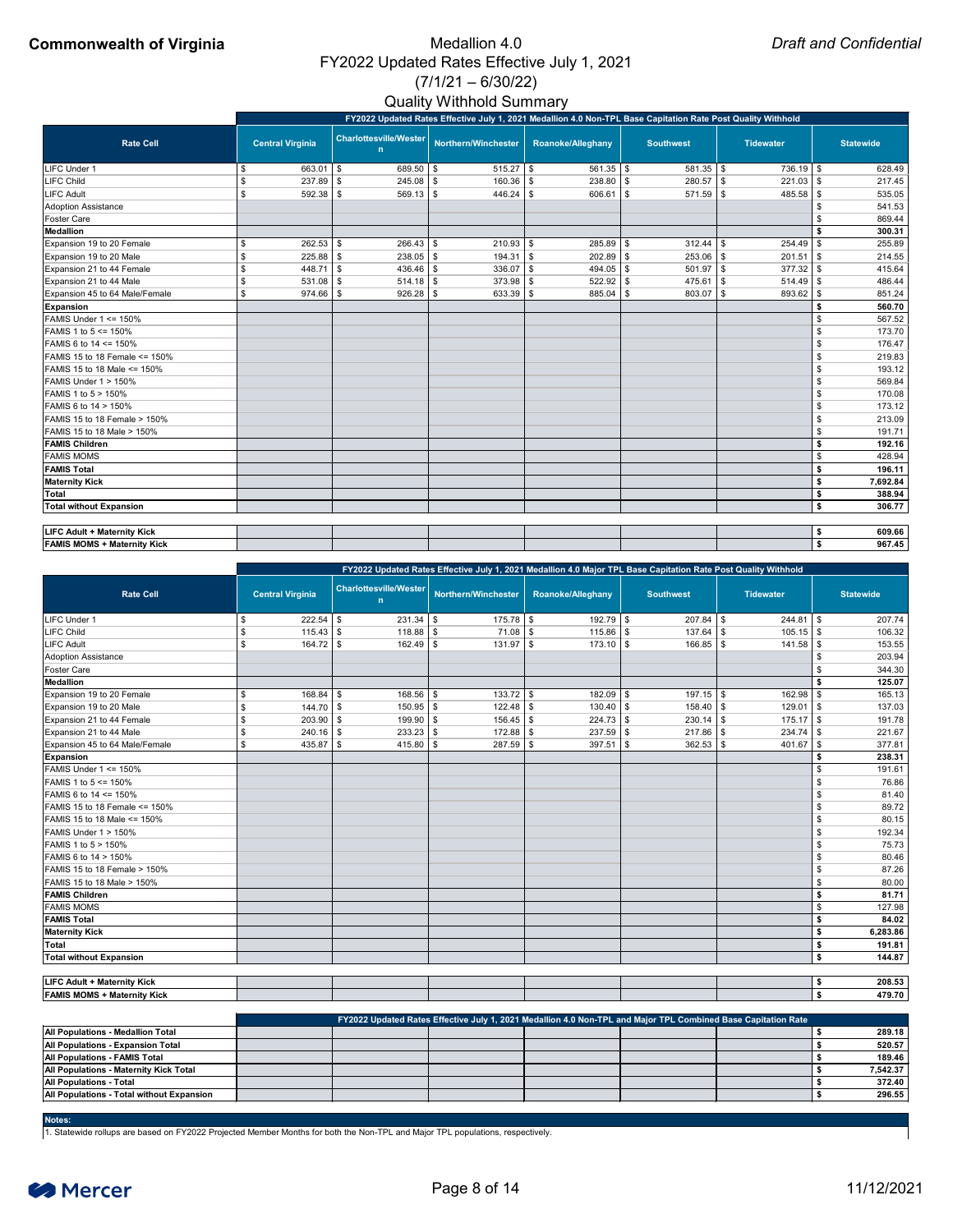Quality Withhold Summary



2. All Populations Maternity Kick PMPD is calculated based on projected deliveries for the Non-TPL and Major TPL populations.

3. In some cases, totals may not equal the sum of their respective column components due to rounding.

4. All rates above have been adjusted for the 1.25% Quality Withhold.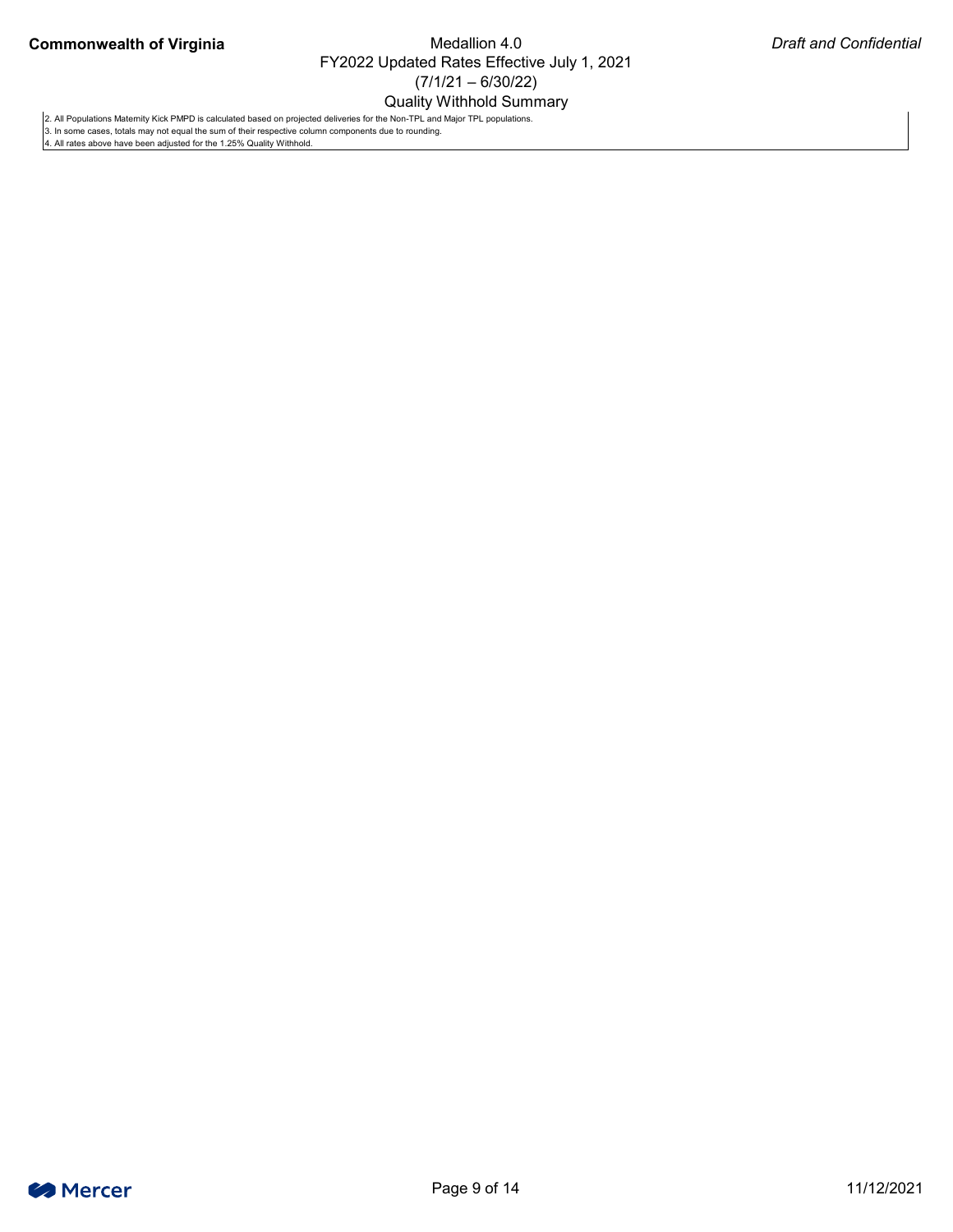|                         |                                  | <b>CY2018 Base Enrollment</b> | <b>CY2019 Base Enrollment</b> | <b>FY2022 Projected Enrollment</b> |                  |
|-------------------------|----------------------------------|-------------------------------|-------------------------------|------------------------------------|------------------|
| <b>Region</b>           | <b>Rate Cell</b>                 | <b>Non-TPL</b>                | <b>Non-TPL</b>                | <b>Non-TPL</b>                     | <b>Major TPL</b> |
| Central Virginia        | LIFC Under 1                     | 110,874                       | 111,616                       | 118,549                            | 1,505            |
| Central Virginia        | <b>LIFC Child</b>                | 1,466,954                     | 1,503,121                     | 1,681,291                          | 103,109          |
| Central Virginia        | <b>LIFC Adult</b>                | 371,749                       | 338,981                       | 395,184                            | 49,874           |
| Central Virginia        | Expansion 19 to 20 Female        |                               | 29,986                        | 52,428                             | 6,887            |
| Central Virginia        | Expansion 19 to 20 Male          |                               | 26,571                        | 44,882                             |                  |
|                         |                                  |                               |                               |                                    | 5,963            |
| Central Virginia        | Expansion 21 to 44 Female        |                               | 251,528                       | 427,998                            | 85,774           |
| Central Virginia        | Expansion 21 to 44 Male          |                               | 136,532                       | 281,341                            | 33,811           |
| Central Virginia        | Expansion 45 to 64 Male/Female   |                               | 207,209                       | 383,999                            | 37,216           |
| Charlottesville/Western | <b>LIFC Under 1</b>              | 54,220                        | 53,503                        | 55,283                             | 739              |
| Charlottesville/Western | <b>LIFC Child</b>                | 680,896                       | 690,979                       | 763,160                            | 49,387           |
| Charlottesville/Western | <b>LIFC Adult</b>                | 163,914                       | 145,793                       | 171,937                            | 19,458           |
| Charlottesville/Western | Expansion 19 to 20 Female        |                               | 15,463                        | 24,903                             | 3,472            |
| Charlottesville/Western | Expansion 19 to 20 Male          |                               | 13,148                        | 21,346                             | 2,638            |
| Charlottesville/Western | Expansion 21 to 44 Female        |                               | 128,648                       | 208,698                            | 44,423           |
| Charlottesville/Western | Expansion 21 to 44 Male          |                               | 64,940                        | 133,506                            | 16,831           |
| Charlottesville/Western | Expansion 45 to 64 Male/Female   |                               | 105,620                       | 191,586                            | 16,500           |
| Northern/Winchester     | <b>LIFC Under 1</b>              | 126,476                       | 122,949                       | 130,855                            | 2,254            |
| Northern/Winchester     | <b>LIFC Child</b>                | 1,501,821                     | 1,515,906                     | 1,722,536                          | 77,090           |
| Northern/Winchester     | <b>LIFC Adult</b>                | 228,641                       | 211,187                       | 262,739                            | 27,932           |
| Northern/Winchester     | Expansion 19 to 20 Female        |                               | 23,278                        | 41,931                             | 4,449            |
| Northern/Winchester     | Expansion 19 to 20 Male          |                               | 22,804                        | 40,175                             | 4,096            |
| Northern/Winchester     | Expansion 21 to 44 Female        |                               | 182,075                       | 316,166                            | 53,611           |
| Northern/Winchester     | Expansion 21 to 44 Male          |                               | 118,155                       | 232,238                            | 28,471           |
| Northern/Winchester     | Expansion 45 to 64 Male/Female   |                               | 192,707                       | 350,188                            | 41,601           |
| Roanoke/Alleghany       | <b>LIFC Under 1</b>              | 42,856                        | 42,814                        | 45,048                             | 656              |
| Roanoke/Alleghany       | <b>LIFC Child</b>                | 569,594                       | 571,729                       | 625,185                            | 39,131           |
| Roanoke/Alleghany       | <b>LIFC Adult</b>                | 140,767                       | 125,488                       | 146,846                            | 15,563           |
| Roanoke/Alleghany       | Expansion 19 to 20 Female        |                               | 12,557                        | 20,932                             | 2,771            |
| Roanoke/Alleghany       | Expansion 19 to 20 Male          |                               | 11,116                        | 18,537                             | 2,464            |
| Roanoke/Alleghany       | Expansion 21 to 44 Female        |                               | 101,899                       | 169,732                            | 33,563           |
|                         |                                  |                               |                               |                                    | 15,362           |
| Roanoke/Alleghany       | Expansion 21 to 44 Male          |                               | 56,077                        | 115,478                            |                  |
| Roanoke/Alleghany       | Expansion 45 to 64 Male/Female   |                               | 81,508                        | 154,009                            | 15,992           |
| Southwest               | <b>LIFC Under 1</b>              | 24,236                        | 24,507                        | 24,728                             | 425              |
| Southwest               | <b>LIFC Child</b>                | 350,704                       | 350,751                       | 380,972                            | 28,751           |
| Southwest               | <b>LIFC Adult</b>                | 100,284                       | 88,873                        | 101,318                            | 9,751            |
| Southwest               | Expansion 19 to 20 Female        |                               | 8,421                         | 12,629                             | 2,152            |
| Southwest               | Expansion 19 to 20 Male          |                               | 7,947                         | 13,063                             | 1,727            |
| Southwest               | Expansion 21 to 44 Female        |                               | 68,319                        | 111,106                            | 21,061           |
| Southwest               | Expansion 21 to 44 Male          |                               | 45,457                        | 87,580                             | 11,337           |
| Southwest               | Expansion 45 to 64 Male/Female   |                               | 58,572                        | 105,192                            | 9,313            |
| Tidewater               | <b>LIFC Under 1</b>              | 98,499                        | 101,046                       | 107,140                            | 1,136            |
| Tidewater               | <b>LIFC Child</b>                | 1,342,136                     | 1,384,765                     | 1,538,598                          | 100,875          |
| Tidewater               | <b>LIFC Adult</b>                | 376,484                       | 341,467                       | 392,089                            | 46,977           |
| Tidewater               | Expansion 19 to 20 Female        |                               | 28,084                        | 47,934                             | 6,389            |
| Tidewater               | Expansion 19 to 20 Male          |                               | 22,531                        | 37,090                             | 5,399            |
| Tidewater               | Expansion 21 to 44 Female        |                               | 253,106                       | 423,682                            | 85,460           |
| Tidewater               | Expansion 21 to 44 Male          |                               | 115,476                       | 234,931                            | 28,143           |
| Tidewater               | Expansion 45 to 64 Male/Female   |                               | 184,409                       | 339,152                            | 33,254           |
| Statewide               | LIFC Under 1                     | 457,161                       | 456,435                       | 481,602                            | 6,716            |
| Statewide               | <b>LIFC Child</b>                | 5,912,105                     | 6,017,251                     | 6,711,743                          | 398,342          |
| Statewide               | <b>LIFC Adult</b>                | 1,381,839                     | 1,251,789                     | 1,470,113                          | 169,555          |
| Statewide               | Expansion 19 to 20 Female        |                               | 117,789                       | 200,758                            | 26,119           |
| Statewide               | Expansion 19 to 20 Male          |                               | 104,117                       | 175,092                            | 22,288           |
| Statewide               | Expansion 21 to 44 Female        |                               | 985,575                       | 1,657,382                          | 323,892          |
| Statewide               | Expansion 21 to 44 Male          |                               | 536,637                       | 1,085,073                          | 133,956          |
| Statewide               | Expansion 45 to 64 Male/Female   |                               | 830,025                       | 1,524,126                          | 153,876          |
| Statewide               | <b>Adoption Assistance</b>       | 73,305                        | 75,447                        | 80,320                             | 20,129           |
| Statewide               | <b>Foster Care</b>               | 56,729                        | 56,594                        | 59,093                             | 2,263            |
| Statewide               | <b>FAMIS Under 1 &lt;= 150%</b>  | 21,239                        | 22,261                        | 24,761                             | 459              |
| Statewide               | FAMIS 1 to $5 \le 150\%$         | 14,665                        | 15,650                        | 19,346                             | 908              |
| Statewide               | FAMIS 6 to $14 \le 150\%$        | 19,061                        | 19,397                        | 21,224                             | 1,324            |
| Statewide               | FAMIS 15 to 18 Female $\le$ 150% | 3,514                         | 3,495                         | 3,854                              | 327              |
|                         | FAMIS 15 to 18 Male <= 150%      |                               |                               |                                    | 279              |
| Statewide               |                                  | 3,116                         | 3,423                         | 3,968                              |                  |
| Statewide               | FAMIS Under $1 > 150\%$          | 8,102                         | 7,372                         | 6,867                              | 335              |
| Statewide               | FAMIS 1 to 5 > 150%              | 202,073                       | 202,306                       | 217,900                            | 11,981           |
| Statewide               | FAMIS 6 to 14 > 150%             | 392,657                       | 396,211                       | 427,475                            | 27,433           |
| Statewide               | FAMIS 15 to 18 Female > 150%     | 71,033                        | 74,148                        | 80,040                             | 5,439            |
| Statewide               | FAMIS 15 to 18 Male > 150%       | 72,424                        | 76,441                        | 80,354                             | 5,512            |
| Statewide               | <b>FAMIS MOMS</b>                | 11,707                        | 13,169                        | 15,050                             | 2,844            |
| Statewide               | <b>Maternity Kick</b>            | 22,438                        | 20,594                        | 20,342                             | 2,432            |

#### **Notes:**

1. CY2018 and CY2019 Base Enrollment above reflects two years of membership during the CY2018 and CY2019 base time periods.

2. Major TPL members enrolled in managed care beginning with Medallion 4.0 have not been included in any base data development components at this time.

3. FY2022 Projected Enrollment is based on enrollment provided by the Commonwealth on January 13, 2021.

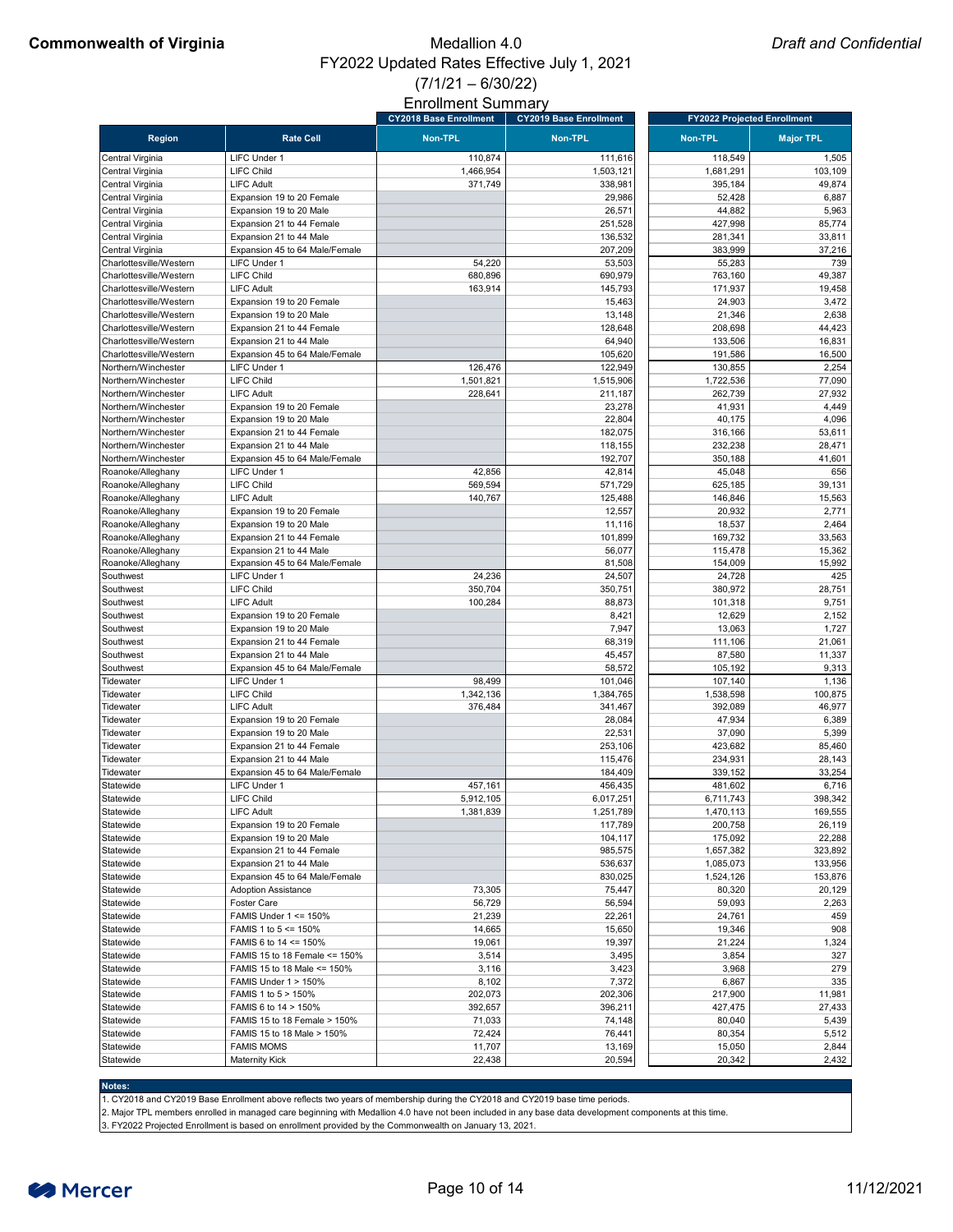$(7/1/21 - 6/30/22)$ 

Final MCO Capitation Rates after CDPS + Rx Risk Adjustment

# **Commonwealth of Virginia** Medallion 4.0

|                        |                                        | FY2022 Updated Rates Effective July 1, 2021 Final MCO Capitation Rates |                                   |                   |                         |                                        |                                   |                         |                            |                                        |                                   |                            |                           |                                        |  |
|------------------------|----------------------------------------|------------------------------------------------------------------------|-----------------------------------|-------------------|-------------------------|----------------------------------------|-----------------------------------|-------------------------|----------------------------|----------------------------------------|-----------------------------------|----------------------------|---------------------------|----------------------------------------|--|
|                        |                                        |                                                                        |                                   | Aetna             |                         |                                        |                                   | Anthem                  |                            |                                        | Magellan                          |                            |                           |                                        |  |
| Population             | Region                                 | <b>Rate Cell</b>                                                       | <b>Base</b><br>Capitation<br>Rate | <b>Risk Score</b> | 25% Quality<br>Withhold | <b>Final MCO</b><br>Capitation<br>Rate | <b>Base</b><br>Capitation<br>Rate | <b>Risk Score</b>       | 1.25% Quality<br>Withhold  | <b>Final MCO</b><br>Capitation<br>Rate | <b>Base</b><br>Capitation<br>Rate | <b>Risk Score</b>          | 1.25% Quality<br>Withhold | <b>Final MCO</b><br>Capitation<br>Rate |  |
| Non-TPL                | Central Virginia                       | LIFC Under 1                                                           | 671.40                            | N/A               | (8.39)                  | 663.01                                 | 671.40                            | N/A                     | (8.39)                     | $663.01$ \$                            | 671.40                            | $N/A$ $\sqrt{S}$           | (8.39)                    | 663.01                                 |  |
| Non-TPL                | Central Virginia                       | <b>LIFC Child</b>                                                      | 240.90                            | 0.9840            | (2.96)                  | 234.09                                 | 240.90                            | $1.0232$ \$             | $(3.08)$ \$                | $243.41$ \$                            | 240.90                            | $1.0430$ \ \$              | (3.14)                    | 248.11                                 |  |
| Non-TPL                | Central Virginia                       | <b>LIFC Adult</b>                                                      | 599.88                            | 0.9535            | (7.15)                  | 564.83                                 | 599.88                            |                         | $(7.85)$ \$                | $620.48$ \$                            | 599.88                            | 0.8511                     | (6.38)                    | 504.20                                 |  |
| Non-TPL                | Charlottesville/Westerr                | LIFC Under 1                                                           | 698.23                            | N/A               | (8.73)                  | 689.50                                 | 698.23                            | $N/A$ $\sqrt$           | (8.73)                     | 689.50 \$                              | 698.23                            | N/A                        | (8.73)                    | 689.50                                 |  |
| Non-TPL                | Charlottesville/Western                | <b>LIFC Child</b>                                                      | 248.18                            | 0.9243            | (2.87)                  | 226.54                                 | 248.18                            | 0.9893                  | (3.07)                     | $242.46$ \\$                           | 248.18                            | 0.9468                     | (2.94)                    | 232.05                                 |  |
| Non-TPL                | Charlottesville/Western                | <b>LIFC Adult</b>                                                      | 576.33                            | 0.9374            | (6.75)                  | $533.52$ \.                            | 576.33                            | 0.9274                  | $(6.68)$ \$                | $527.80$ \$                            | 576.33                            | $0.9768$ \$                | (7.04)                    | 555.91                                 |  |
| Non-TPL                | Northern/Winchester                    | LIFC Under                                                             | 521.80                            | N/A               | (6.52)                  | $515.27$ \$                            | 521.80                            | $N/A$ \$                | $(6.52)$ \$                | $515.27$ \$                            | 521.80                            | $N/A$ \$                   | (6.52)                    | 515.27                                 |  |
| Non-TPL                | Northern/Winchester                    | <b>LIFC Child</b>                                                      | 162.39                            | 0.9203            | (1.87)                  | $147.57$ \$                            | 162.39                            | $1.0755$ \ \$           | $(2.18)$ \$                | $172.47$ \ \$                          | 162.39                            | $0.7479$ \$                | (1.52)                    | 119.92                                 |  |
| Non-TPL                | Northern/Winchester                    | <b>LIFC Adult</b>                                                      | 451.89                            | 0.9105            | (5.14)                  | $406.30$ \\$                           | 451.89                            | 1.0935                  | $(6.18)$ \$                | 487.96 \$                              | 451.89                            | 0.9331                     | (5.27)                    | 416.37                                 |  |
| Non-TPL                | Roanoke/Alleghany                      | LIFC Under 1                                                           | 568.46                            | N/A               | (7.11)                  | 561.35                                 | 568.46                            | N/A                     | (7.11)                     | $561.35$ \\$                           | 568.46                            | $N/A$ \$                   | (7.11)                    | 561.35                                 |  |
| Non-TPL<br>Non-TPL     | Roanoke/Alleghany<br>Roanoke/Alleghany | <b>LIFC Child</b><br><b>LIFC Adult</b>                                 | 241.82<br>614.28                  | 0.9043<br>0.9453  | (2.73)<br>(7.26)        | 215.94<br>573.44                       | 241.82<br>614.28                  | $0.9553$ \$<br>0.9383   | (2.89)<br>(7.20)           | $228.12$ \$<br>$569.17$ \$             | 241.82<br>614.28                  | $0.8272$ \$<br>0.9083      | (2.50)<br>(6.97)          | 197.53<br>550.99                       |  |
| Non-TPL                | Southwest                              | LIFC Under 1                                                           | 588.71                            | N/A               | (7.36)                  | 581.35                                 | 588.71                            | N/A                     | (7.36)                     | $581.35$ \$                            | 588.71                            | N/A                        | (7.36)                    | 581.35                                 |  |
| Non-TPL                | Southwest                              | <b>LIFC Child</b>                                                      | 284.12                            | 0.9583            | (3.40)                  | 268.87                                 | 284.12                            | 0.9112                  | (3.24)                     | $255.66$ \$                            | 284.12                            | 0.8909                     | (3.16)                    | 249.96                                 |  |
| Non-TPL                | Southwest                              | <b>LIFC Adult</b>                                                      | 578.82                            | 0.9166            | (6.63)                  | 523.90                                 | 578.82                            | 0.9233                  | (6.68)                     | $527.76$ \$                            | 578.82                            | 1.0000                     | (7.24)                    | 571.59                                 |  |
| Non-TPL                | Tidewater                              | <b>LIFC Under</b>                                                      | 745.50                            | N/A               | (9.32)                  | $736.19$ \$                            | 745.50                            | $N/A$ \$                | $(9.32)$ \$                | $736.19$ \$                            | 745.50                            | $N/A$ \$                   | (9.32)                    | 736.19                                 |  |
| Non-TPL                | Tidewater                              | <b>LIFC Child</b>                                                      | 223.83                            | 0.8580            | (2.40)                  | 189.65                                 | 223.83                            | $1.0063$ \$             | (2.82)                     | $222.41$ \\$                           | 223.83                            | $0.8978$ \$                | (2.51)                    | 198.43                                 |  |
| Non-TPL                | Tidewater                              | <b>LIFC Adult</b>                                                      | 491.72                            | 0.8124            | (4.99)                  | 394.47                                 | 491.72                            | $1.0558$ \$             | $(6.49)$ \$                | $512.65$ \ \$                          | 491.72                            | $0.7756$ \$                | (4.77)                    | 376.64                                 |  |
| Non-TPL                | Statewide                              | <b>Adoption Assistance</b>                                             | 548.39                            | N/A               | (6.85)                  | $541.53$ \$                            | 548.39                            | N/A                     | $(6.85)$ \$                | $541.53$ \$                            | 548.39                            | $N/A$ \$                   | (6.85)                    | 541.53                                 |  |
| Non-TPL                | Statewide                              | <b>FAMIS Under 1 &lt;= 150%</b>                                        | 574.70                            | N/A               | (7.18)                  |                                        | 574.70                            | $N/A$ $\sqrt{3}$        | $(7.18)$ \$                | $567.52$ \$                            | 574.70                            | $N/A$ $\sqrt{3}$           | (7.18)                    | 567.52                                 |  |
| Non-TPL                | Statewide                              | FAMIS 1 to 5 <= 150%                                                   | 175.90                            | N/A               | (2.20)                  | 173.70                                 | 175.90                            | N/A                     | (2.20)                     | $173.70$ \\$                           | 175.90                            | N/A<br>l S                 | (2.20)                    | 173.70                                 |  |
| Non-TPL                | Statewide                              | FAMIS 6 to 14 <= 150%                                                  | 178.70                            | N/A               | (2.23)                  | 176.47                                 | 178.70                            | N/A                     | (2.23)                     | $176.47$ \ \$                          | 178.70                            | N/A                        | (2.23)                    | 176.47                                 |  |
| Non-TPL                | Statewide                              | FAMIS 15 to 18 Female <= 150%                                          | 222.61                            | N/A               | (2.78)                  | 219.83                                 | 222.61                            | N/A                     | (2.78)                     | $219.83$ \$                            | 222.61                            | N/A                        | (2.78)                    | 219.83                                 |  |
| Non-TPL                | Statewide                              | FAMIS 15 to 18 Male <= 150%                                            | 195.57                            | N/A               | (2.44)                  | 193.12                                 | 195.57                            | N/A                     | (2.44)                     | $193.12$ \$                            | 195.57                            | N/A                        | (2.44)                    | 193.12                                 |  |
| Non-TPL                | Statewide                              | <b>FAMIS Under 1 &gt; 150%</b>                                         | 577.05                            | N/A               | (7.21)                  | 569.84                                 | 577.05                            | N/A                     | (7.21)                     | $569.84$ \$                            | 577.05                            | N/A<br>∣\$                 | (7.21)                    | 569.84                                 |  |
| Non-TPL                | Statewide                              | FAMIS 1 to 5 > 150%                                                    | 172.23                            | N/A               | (2.15)                  | 170.08 \$                              | 172.23                            | N/A                     | $(2.15)$ \$                | $170.08$ \ \$                          | 172.23                            | N/A                        | (2.15)                    | 170.08                                 |  |
| Non-TPL                | Statewide                              | FAMIS 6 to 14 > 150%                                                   | 175.31                            | N/A               | (2.19)                  | 173.12   \$                            | 175.31                            | N/A                     | $(2.19)$ \$                | $173.12$ \$                            | 175.31                            | $N/A$ \$                   | (2.19)                    | 173.12                                 |  |
| Non-TPL                | Statewide                              | FAMIS 15 to 18 Female > 150%                                           | 215.79                            | N/A               | (2.70)                  | 213.09                                 | 215.79                            | N/A                     | (2.70)                     | $213.09$ \$<br>\$                      | 215.79                            | $N/A$ $\sqrt{3}$           | (2.70)                    | 213.09                                 |  |
| Non-TPL<br>Non-TPL     | Statewide<br>Statewide                 | FAMIS 15 to 18 Male > 150%<br><b>FAMIS MOMS</b>                        | 194.14<br>434.37                  | N/A<br>N/A        | (2.43)<br>(5.43)        | 191.71<br>428.94                       | 194.14<br>434.37                  | N/A<br>N/A              | (2.43)<br>$(5.43)$ \$      | $191.71$   \$<br>428.94                | 194.14<br>434.37                  | $N/A$ $\frac{1}{3}$<br>N/A | (2.43)<br>(5.43)          | 191.71<br>428.94                       |  |
| Major TPL              | Central Virginia                       | <b>LIFC Under</b>                                                      | 225.36                            | N/A               | (2.82)                  | 222.54                                 | 225.36                            | N/A                     | (2.82)                     | $222.54$ \$                            | 225.36                            | N/A                        | (2.82)                    | 222.54                                 |  |
| Major TPL              | Central Virginia                       | <b>LIFC Child</b>                                                      | 116.90                            | N/A               | (1.46)                  | 115.43                                 | 116.90                            | N/A                     | (1.46)                     |                                        | 116.90                            | N/A                        | (1.46)                    | 115.43                                 |  |
| Major TPL              | Central Virginia                       | <b>LIFC Adult</b>                                                      | 166.81                            | N/A               | (2.09)                  | 164.72                                 | 166.81                            | N/A                     | (2.09)                     | $164.72$ \$                            | 166.81                            | N/A                        | (2.09)                    | 164.72                                 |  |
| Major TPL              | Charlottesville/Western                | <b>LIFC Under</b>                                                      | 234.27                            | N/A               | (2.93)                  | 231.34                                 | 234.27                            | N/A                     | $(2.93)$ \$                | $231.34$ \$                            | 234.27                            | $N/A$ \$                   | (2.93)                    | 231.34                                 |  |
| Major TPL              | Charlottesville/Westerr                | <b>LIFC Child</b>                                                      | 120.38                            | N/A               | (1.50)                  | 118.88                                 | 120.38                            | N/A                     | (1.50)                     |                                        | 120.38                            | N/A                        | (1.50)                    | 118.88                                 |  |
| Major TPL              | Charlottesville/Westerr                | <b>LIFC Adult</b>                                                      | 164.55                            | N/A               | (2.06)                  | 162.49                                 | 164.55                            | N/A                     | (2.06)                     | $162.49$ \$                            | 164.55                            | $N/A$ \$                   | (2.06)                    | 162.49                                 |  |
| Major TPL              | Northern/Winchester                    | LIFC Under                                                             | 178.01                            | N/A               | (2.23)                  | 175.78                                 | 178.01                            | $N/A$ $\sqrt{3}$        | (2.23)                     | $175.78$ \$                            | 178.01                            | $N/A$ \$                   | (2.23)                    | 175.78                                 |  |
| Major TPL              | Northern/Winchester                    | <b>LIFC Child</b>                                                      | 71.98                             | N/A               | (0.90)                  | 71.08                                  | 71.98                             | N/A                     | $(0.90)$ \$                | $71.08$ \ \$                           | 71.98                             | $N/A$ $\mid$ \$            | (0.90)                    | 71.08                                  |  |
| Major TPL              | Northern/Winchester                    | <b>LIFC Adult</b>                                                      | 133.64                            | N/A               | (1.67)                  | 131.97                                 | 133.64                            | N/A                     | (1.67)                     | $131.97$ \ \$                          | 133.64                            | N/A                        | (1.67)                    | 131.97                                 |  |
| Major TPL              | Roanoke/Alleghany                      | <b>LIFC Under</b>                                                      | 195.23                            | N/A               | (2.44)                  | 192.79                                 | 195.23                            | N/A                     | (2.44)                     | 192.79   \$                            | 195.23                            | N/A                        | (2.44)                    | 192.79                                 |  |
| Major TPL              | Roanoke/Alleghany                      | <b>LIFC Child</b>                                                      | 117.33                            | N/A               | (1.47)                  | 115.86                                 | 117.33                            | N/A                     | (1.47)                     | $115.86$ \ \$                          | 117.33                            | N/A                        | (1.47)                    | 115.86                                 |  |
| Major TPL              | Roanoke/Alleghany                      | <b>LIFC Adult</b>                                                      | 175.29                            | N/A               | (2.19)                  | 173.10                                 | 175.29                            | N/A                     | (2.19)                     | $173.10$ \$                            | 175.29                            | N/A                        | (2.19)                    | 173.10                                 |  |
| Major TPL              | <b>Southwest</b>                       | <b>LIFC Under</b>                                                      | 210.47                            | N/A               | (2.63)                  | 207.84                                 | 210.47                            | N/A                     | (2.63)                     | $207.84$ \$                            | 210.47                            | $N/A$ \$                   | (2.63)                    | 207.84                                 |  |
| Major TPL              | Southwest                              | <b>LIFC Child</b>                                                      | 139.39                            | N/A               | (1.74)                  | 137.64                                 | 139.39                            | N/A                     | $(1.74)$ \$                | $137.64$ \ \$                          | 139.39                            | N/A                        | (1.74)                    | 137.64                                 |  |
| Major TPL              | Southwest                              | <b>LIFC Adult</b>                                                      | 168.97                            | N/A               | (2.11)                  | 166.85                                 | 168.97                            | N/A                     | (2.11)                     | $166.85$ \$                            | 168.97                            | $N/A$ $\frac{1}{3}$        | (2.11)                    | 166.85                                 |  |
| Major TPL              | Tidewater                              | <b>LIFC Under</b>                                                      | 247.91                            | N/A               | (3.10)                  | 244.81                                 | 247.91                            | N/A                     | (3.10)                     |                                        | 247.91                            | $N/A$ $\frac{1}{3}$        | (3.10)                    | 244.81                                 |  |
| Major TPL              | Tidewater                              | <b>LIFC Child</b><br><b>LIFC Adult</b>                                 | 106.48                            | N/A               | (1.33)                  | 105.15                                 | 106.48                            | N/A                     | (1.33)                     | $105.15$ \$                            | 106.48                            | $N/A$ $\frac{1}{3}$        | (1.33)                    | 105.15                                 |  |
| Major TPL<br>Major TPL | Tidewater<br>Statewide                 | <b>Adoption Assistance</b>                                             | 143.37<br>206.52                  | N/A<br>N/A        | (1.79)<br>(2.58)        | 141.58<br>203.94                       | 143.37<br>206.52                  | N/A<br>$N/A$ $\sqrt{3}$ | $(1.79)$ \$<br>$(2.58)$ \$ | 203.94                                 | 143.37<br>206.52                  | N/A<br>$N/A$ \$            | (1.79)<br>(2.58)          | 141.58<br>203.94                       |  |
| Major TPL              | Statewide                              | FAMIS Under 1 <= 150%                                                  | 194.04                            | N/A               | (2.43)                  | 191.61                                 | 194.04                            | N/A                     | (2.43)                     | $191.61$ \$                            | 194.04                            | N/A                        | (2.43)                    | 191.61                                 |  |
| Major TPL              | Statewide                              | FAMIS 1 to $5 \le 150\%$                                               | 77.84                             | N/A               | (0.97)                  | 76.86                                  | 77.84                             | N/A                     | (0.97)                     | $76.86$ \ \$                           | 77.84                             | N/A                        | (0.97)                    | 76.86                                  |  |
| Major TPL              | Statewide                              | FAMIS 6 to 14 <= 150%                                                  | 82.43                             | N/A               | (1.03)                  | 81.40                                  | 82.43                             | N/A                     | $(1.03)$ \$                | $81.40$ \ \$                           | 82.43                             | N/A                        | (1.03)                    | 81.40                                  |  |
| Major TPL              | Statewide                              | FAMIS 15 to 18 Female <= 150%                                          | 90.86                             | N/A               | (1.14)                  | 89.72                                  | 90.86                             | N/A                     | $(1.14)$ \$                | $89.72$ \$                             | 90.86                             | N/A                        | (1.14)                    | 89.72                                  |  |
| Major TPL              | Statewide                              | FAMIS 15 to 18 Male <= 150%                                            | 81.16                             | N/A               | (1.01)                  | 80.15                                  | 81.16                             | N/A                     | $(1.01)$ \$                |                                        | 81.16                             | $N/A$ $\sqrt{3}$           | (1.01)                    | 80.15                                  |  |
| Major TPL              | Statewide                              | <b>FAMIS Under 1 &gt; 150%</b>                                         | 194.78                            | N/A               | (2.43)                  | 192.34                                 | 194.78                            | N/A                     | (2.43)                     | $192.34$ \$                            | 194.78                            | $N/A$ $\sqrt{S}$           | (2.43)                    | 192.34                                 |  |
| Major TPL              | Statewide                              | FAMIS 1 to 5 > 150%                                                    | 76.69                             | N/A               | (0.96)                  | $75.73$   \$                           | 76.69                             | N/A                     | $(0.96)$ \$                |                                        | 76.69                             | N/A                        | (0.96)                    | 75.73                                  |  |
| Major TPL              | Statewide                              | FAMIS 6 to 14 > 150%                                                   | 81.48                             | N/A               | (1.02)                  | 80.46                                  | 81.48                             | N/A                     | (1.02)                     |                                        | 81.48                             | N/A                        | (1.02)                    | 80.46                                  |  |
| Major TPL              | Statewide                              | FAMIS 15 to 18 Female > 150%                                           | 88.36                             | N/A               | (1.10)                  | $87.26$ \$                             | 88.36                             | N/A                     | $(1.10)$ \$                | $87.26$ \$                             | 88.36                             | N/A                        | (1.10)                    | 87.26                                  |  |
| Major TPL              | Statewide                              | FAMIS 15 to 18 Male > 150%                                             | 81.01                             | N/A               | (1.01)                  | 80.00                                  | 81.01                             | N/A                     | $(1.01)$ \$                | $80.00$   \$                           | 81.01                             | N/A<br>S                   | (1.01)                    | 80.00                                  |  |
| Major TPL              | Statewide                              | <b>FAMIS MOMS</b>                                                      | 129.60                            | N/A               | (1.62)                  | $127.98$ \$                            | 129.60                            | $N/A$ \$                | $(1.62)$ \$                | $127.98$ \$                            | 129.60                            | $N/A$ \$                   | (1.62)                    | 127.98                                 |  |
| Blended                | Statewide                              | <b>Foster Care</b>                                                     | 860.84                            | N/A               | (10.76)                 | $850.08$ \$                            | 860.84                            | $N/A$ \$                | $(10.76)$ \$               | $850.08$ \$                            | 860.84                            | $N/A$ \$                   | (10.76)                   | 850.08                                 |  |
| Blended                | Statewide                              | Maternity Kick                                                         | 7,637.84                          | N/A               | (95.47)<br>)   \$       | 7,542.37 \$                            | 7,637.84                          | $N/A$ \$                |                            | $(95.47)$ \$ 7,542.37 \$ 7,637.84      |                                   | $N/A$ \$                   |                           | $(95.47)$ \$ 7,542.37                  |  |

**Note:**

1. The risk scores are based on a March 2021 enrollment snapshot.

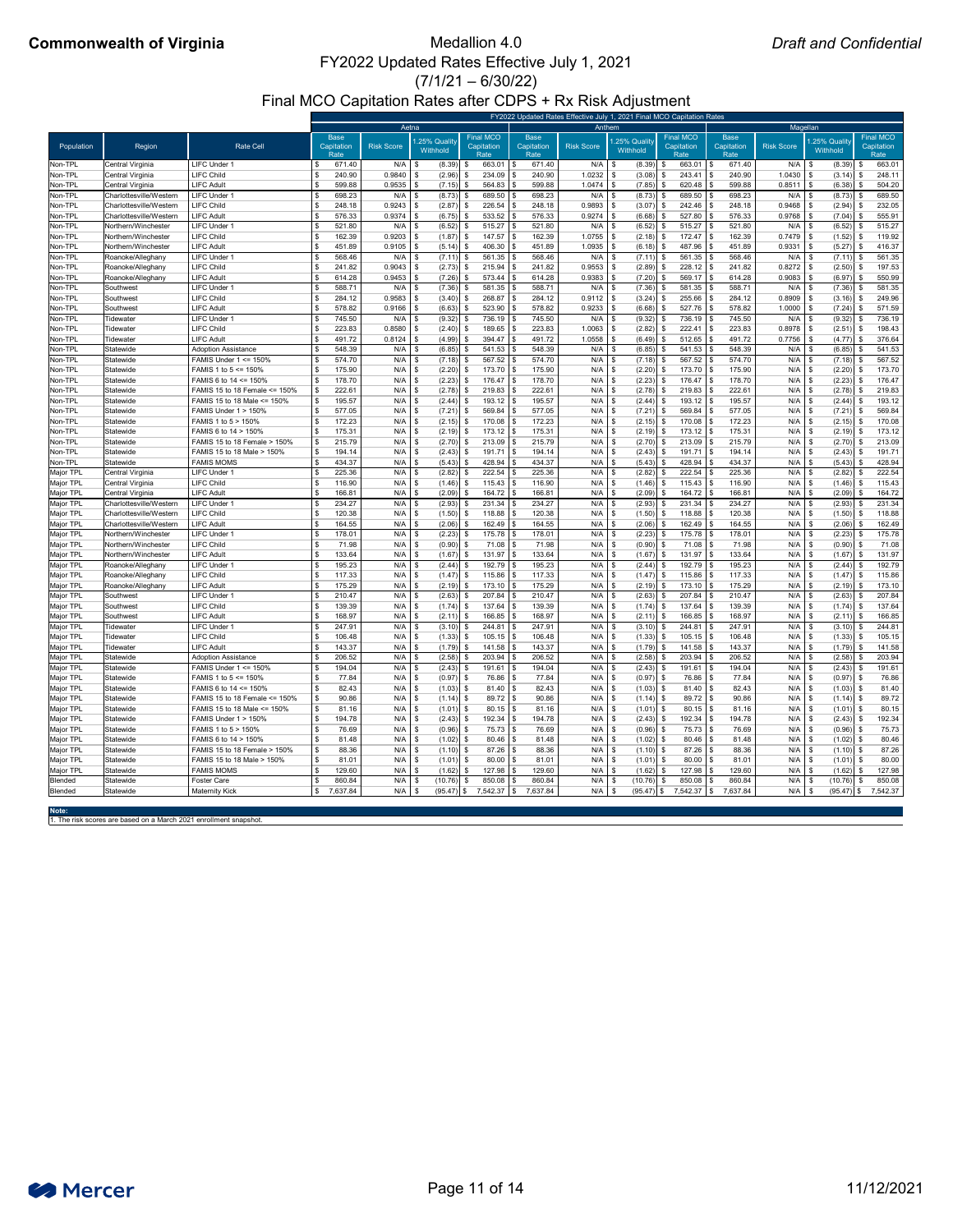$(7/1/21 - 6/30/22)$ 

Final MCO Capitation Rates after CDPS + Rx Risk Adjustment

# **Commonwealth of Virginia** Medallion 4.0

**Note:**

1. The risk scores are based on a March 2021 enrollment snapshot.



|                        |                                            |                                          | FY2022 Updated Rates Effective July 1, 2021 Final MCO Capitation Rates<br><b>VA Premier</b> |                   |                                            |                                        |                                   |                        |                          |                                        |                                   |                   |                                  |                                        |
|------------------------|--------------------------------------------|------------------------------------------|---------------------------------------------------------------------------------------------|-------------------|--------------------------------------------|----------------------------------------|-----------------------------------|------------------------|--------------------------|----------------------------------------|-----------------------------------|-------------------|----------------------------------|----------------------------------------|
|                        |                                            |                                          |                                                                                             | Optima            |                                            |                                        |                                   |                        | United                   |                                        |                                   |                   |                                  |                                        |
| Population             | Region                                     | <b>Rate Cell</b>                         | <b>Base</b><br>Capitation<br>Rate                                                           | <b>Risk Score</b> | 1.25% Quality<br>Withhold                  | <b>Final MCO</b><br>Capitation<br>Rate | <b>Base</b><br>Capitation<br>Rate | <b>Risk Score</b>      | .25% Quality<br>Withhold | <b>Final MCO</b><br>Capitation<br>Rate | <b>Base</b><br>Capitation<br>Rate | <b>Risk Score</b> | .25% Quality<br>Withhold         | <b>Final MCO</b><br>Capitation<br>Rate |
| Non-TPL                | <b>Central Virginia</b>                    | <b>LIFC Under 1</b>                      | 671.40                                                                                      | N/A               | -\$<br>(8.39)                              | 663.01<br>\$                           | 671.40<br>8                       | N/A                    | (8.39)                   | $663.01$ \ \$                          | 671.40                            | N/A               | - \$<br>(8.39)                   | 663.01                                 |
| Non-TPL                | Central Virginia                           | <b>LIFC Child</b>                        | \$<br>240.90                                                                                | 0.9951            | $(3.00)$ \$<br>- \$                        | $236.72$ \$                            | 240.90                            | $0.9222$ \$            | $(2.78)$ \$              | 219.39                                 | 240.90                            | 0.9849            | (2.97)<br>- \$                   | 234.30<br>-S                           |
| Non-TPL                | Central Virginia                           | <b>LIFC Adult</b>                        | \$<br>599.88                                                                                | 0.9983            | $(7.49)$ \$<br>- \$                        | 591.36                                 | 599.88                            | $0.9473$ \$            | (7.10)                   | 561.15                                 | 599.88<br>S.                      | 1.0204            | (7.65)<br>- \$                   | 604.49                                 |
| Non-TPL                | Charlottesville/Western                    | LIFC Under 1                             | \$<br>698.23                                                                                | N/A               | $(8.73)$ \$<br>-\$                         | 689.50                                 | 698.23                            | $N/A$ $\sqrt$          | $(8.73)$ \$              | 689.50                                 | 698.23                            | N/A               | (8.73)<br>- \$                   | 689.50                                 |
| Non-TPL                | Charlottesville/Western                    | <b>LIFC Child</b>                        | \$<br>248.18                                                                                | 1.0343            | (3.21)<br>- \$                             | 253.49<br>- \$                         | 248.18                            | $0.9006$ \$            | (2.79)                   | 220.73                                 | 248.18                            | 0.9995            | (3.10)<br>- \$                   | 244.95                                 |
| Non-TPL                | Charlottesville/Western                    | <b>LIFC Adult</b>                        | $\mathfrak{S}$<br>576.33                                                                    | 1.0186            | $(7.34)$ \$<br>-\$                         | 579.73                                 | 576.33                            | 0.8907                 | (6.42)<br>- \$           | 506.92                                 | 576.33                            | 1.0639            | (7.66)<br>- \$                   | 605.49                                 |
| Non-TPL                | Northern/Winchester                        | <b>LIFC Under 1</b>                      | \$<br>521.80                                                                                | N/A               | $(6.52)$ \$<br>-\$                         | 515.27                                 | 521.80                            | N/A                    | (6.52)<br>- \$           | 515.27                                 | 521.80                            | N/A               | (6.52)<br>- \$                   | 515.27                                 |
| Non-TPL                | Northern/Winchester                        | <b>LIFC Child</b>                        | \$<br>162.39                                                                                | 0.8898            | -\$<br>$(1.81)$ \$                         | $142.69$ \ \$                          | 162.39                            | $0.8989$ \$            | $(1.82)$ \$              | 144.14                                 | 162.39                            | 0.9992            | - \$<br>(2.03)                   | 160.22                                 |
| Non-TPL                | Northern/Winchester                        | <b>LIFC Adult</b>                        | $\boldsymbol{\mathsf{S}}$<br>451.89                                                         | 0.8091            | $(4.57)$ \$<br>-\$                         | $361.07$ \ \$                          | 451.89                            | $0.9362$ \$            | $(5.29)$ \$              | 417.76                                 | 451.89                            | 0.9665            | - \$<br>(5.46)                   | 431.27<br>\$                           |
| Non-TPL                | Roanoke/Alleghany                          | LIFC Under 1                             | \$<br>568.46                                                                                | N/A               | -\$<br>$(7.11)$ \$                         | $561.35$ \$                            | 568.46                            | $N/A$ \$               | $(7.11)$ \$              | 561.35                                 | 568.46                            | N/A               | (7.11)<br>- \$                   | 561.35                                 |
| Non-TPL                | Roanoke/Alleghany                          | <b>LIFC Child</b>                        | \$<br>241.82                                                                                | 0.9799            | $(2.96)$ \$<br>-\$                         | $234.01$ \\$                           | 241.82                            | $0.8102$ \$            | $(2.45)$ \$              | 193.49                                 | 241.82                            | 1.1357            | (3.43)<br>- \$                   | 271.20<br>\$.                          |
| Non-TPL                | Roanoke/Alleghany                          | <b>LIFC Adult</b>                        | \$<br>614.28                                                                                | 1.0655            | $(8.18)$ \$<br>- \$                        | 646.37   \$                            | 614.28                            | $0.8243$ \$            | $(6.33)$ \$              | 500.02                                 | 614.28                            | 1.1036            | (8.47)<br>- \$                   | 669.46                                 |
| Non-TPL                | Southwest                                  | LIFC Under 1                             | \$<br>588.71                                                                                | N/A               | $(7.36)$ \$<br>-\$                         | 581.35                                 | 588.71                            | $N/A$ \$               | (7.36)                   | 581.35                                 | 588.71                            | N/A               | (7.36)<br>- \$                   | 581.35                                 |
| Non-TPL                | Southwest                                  | <b>LIFC Child</b>                        | 284.12                                                                                      | 0.9061            | (3.22)<br>- \$                             | 254.23<br>-S                           | 284.12                            | $0.8525$   \$          | (3.03)                   | 239.20                                 | 284.12                            | 1.1357            | (4.03)<br>- \$                   | 318.65                                 |
| Non-TPL                | Southwest                                  | <b>LIFC Adult</b>                        | \$<br>578.82                                                                                | 0.9773            | $(7.07)$ \$<br>-\$                         | 558.59                                 | 578.82                            | $0.8995$ \$            | $(6.51)$ \$              | 514.16                                 | 578.82                            | 1.1216            | (8.12)<br>- \$                   | 641.09                                 |
| Non-TPL                | Tidewater                                  | <b>LIFC Under 1</b>                      | \$<br>745.50                                                                                | N/A               | $(9.32)$ \$<br>-\$                         | 736.19                                 | 745.50                            | N/A                    | (9.32)                   | 736.19                                 | 745.50                            | N/A               | (9.32)<br>- \$                   | 736.19                                 |
| Non-TPL                | Tidewater                                  | <b>LIFC Child</b>                        | 223.83<br>\$                                                                                | 1.0863            | -\$<br>$(3.04)$ \$                         | $240.11$ \\$                           | 223.83                            | $0.5745$ \$            | $(1.61)$ \$              | 126.98                                 | 223.83                            | 0.9102            | (2.55)<br>- \$                   | 201.17                                 |
| Non-TPL                | Tidewater                                  | <b>LIFC Adult</b>                        | \$<br>491.72                                                                                | 1.0883            | $(6.69)$ \$<br>- \$                        | 528.44                                 | 491.72<br>l S                     | $0.7676$ \$            | $(4.72)$ \$              | 372.72                                 | 491.72<br>S                       | 0.8953            | - \$<br>(5.50)                   | 434.72                                 |
| Non-TPL                | Statewide                                  | <b>Adoption Assistance</b>               | \$<br>548.39                                                                                | N/A               | \$<br>$(6.85)$ \$                          | $541.53$ \$                            | 548.39                            | $N/A$ \$               | $(6.85)$ \$              | $541.53$ \$                            | 548.39                            | $N/A$ \$          | (6.85)                           | 541.53                                 |
| Non-TPL                | Statewide                                  | FAMIS Under 1 <= 150%                    | \$<br>574.70                                                                                | N/A               | -\$<br>$(7.18)$ \$                         | $567.52$ \$                            | 574.70                            | $N/A$ \$               | $(7.18)$ \$              | 567.52                                 | 574.70<br>-SS                     | N/A               | (7.18)<br>- \$                   | 567.52                                 |
| Non-TPL                | Statewide                                  | FAMIS 1 to $5 \le 150\%$                 | 175.90<br>\$                                                                                | N/A               | $(2.20)$ \$<br>-\$                         | $173.70$ \\$                           | 175.90                            | N/A                    | (2.20)<br>- \$           | 173.70                                 | 175.90                            | N/A               | - \$<br>(2.20)                   | 173.70                                 |
| Non-TPL                | Statewide                                  | FAMIS 6 to 14 <= 150%                    | \$<br>178.70                                                                                | N/A               | $(2.23)$ \$<br>-\$                         | 176.47                                 | 178.70<br>l \$                    | N/A                    | (2.23)<br>-\$            | 176.47                                 | 178.70                            | N/A               | (2.23)<br>- \$                   | 176.47                                 |
| Non-TPL                | Statewide                                  | FAMIS 15 to 18 Female <= 150%            | 222.61<br>\$                                                                                | N/A               | (2.78)<br>-\$                              | 219.83<br>- \$                         | 222.61                            | N/A                    | (2.78)<br>- \$           | 219.83                                 | 222.61                            | N/A               | (2.78)<br>- \$                   | 219.83                                 |
| Non-TPL                | Statewide                                  | FAMIS 15 to 18 Male <= 150%              | 195.57                                                                                      | N/A               | -\$<br>$(2.44)$ \$                         | 193.12                                 | 195.57<br>∣\$                     | N/A                    | (2.44)<br>- \$           | 193.12                                 | 195.57                            | N/A               | (2.44)<br>- \$                   | 193.12                                 |
| Non-TPL                | Statewide                                  | <b>FAMIS Under 1 &gt; 150%</b>           | 577.05                                                                                      | N/A               | $(7.21)$ \$<br>-\$                         | $569.84$ \ \$                          | 577.05                            | N/A                    | (7.21)<br>- \$           | 569.84                                 | 577.05                            | N/A               | (7.21)<br>- \$                   | 569.84                                 |
| Non-TPL                | Statewide                                  | FAMIS 1 to 5 > 150%                      | \$<br>172.23                                                                                | N/A               | \$<br>$(2.15)$ \$                          | $170.08$ \$                            | 172.23                            | N/A                    | $(2.15)$ \$<br>- \$      | 170.08                                 | 172.23<br>S                       | N/A               | - \$<br>(2.15)                   | 170.08<br>-\$                          |
| Non-TPL                | Statewide                                  | FAMIS 6 to 14 > 150%                     | 175.31                                                                                      | N/A               | (2.19)<br>- \$                             | $173.12$ \$<br>\$                      | 175.31                            | N/A                    | $(2.19)$ \$<br>- \$      | 173.12                                 | 175.31                            | N/A               | (2.19)<br>- \$                   | 173.12<br>\$                           |
| Non-TPL                | Statewide                                  | FAMIS 15 to 18 Female > 150%             | \$<br>215.79                                                                                | N/A               | \$<br>$(2.70)$ \$                          | $213.09$ \ \$                          | 215.79                            | N/A                    | - \$<br>(2.70)           | 213.09                                 | 215.79                            | N/A               | - \$<br>(2.70)                   | 213.09<br>\$.                          |
| Non-TPL                | Statewide                                  | FAMIS 15 to 18 Male > 150%               | \$<br>194.14                                                                                | N/A               | $(2.43)$ \$<br>- \$                        | $191.71$ \$                            | 194.14                            | $N/A$ \$               | $(2.43)$ \$              | 191.71                                 | 194.14                            | N/A               | (2.43)<br>- \$                   | 191.71<br>\$                           |
| Non-TPL                | Statewide                                  | <b>FAMIS MOMS</b>                        | 434.37<br>\$                                                                                | N/A               | $(5.43)$ \$<br>- \$                        | 428.94                                 | 434.37                            | $N/A$ \$               | (5.43)                   | 428.94                                 | 434.37                            | N/A               | (5.43)<br>- \$                   | 428.94                                 |
| Major TPL              | Central Virginia                           | <b>LIFC Under 1</b>                      | \$<br>225.36                                                                                | N/A               | $(2.82)$ \$<br>-\$                         | 222.54                                 | 225.36                            | $N/A$ \$               | (2.82)                   | 222.54                                 | 225.36                            | N/A               | (2.82)<br>- \$                   | 222.54                                 |
| Major TPL              | Central Virginia                           | <b>LIFC Child</b>                        | 116.90                                                                                      | N/A               | $(1.46)$ \$<br>- \$                        |                                        | 116.90                            | N/A                    | (1.46)<br>- \$           | 115.43                                 | 116.90                            | N/A               | (1.46)<br>- \$                   | 115.43                                 |
| Major TPL              | Central Virginia                           | <b>LIFC Adult</b>                        | 166.81                                                                                      | N/A               | $(2.09)$ \$<br>-\$                         | 164.72                                 | 166.81                            | $N/A$ \$               | (2.09)                   | 164.72                                 | 166.81                            | N/A               | -\$<br>(2.09)                    | 164.72                                 |
| Major TPL              | Charlottesville/Western                    | LIFC Under 1                             | $\boldsymbol{\mathsf{S}}$<br>234.27                                                         | N/A               | $(2.93)$ \$<br>-\$                         | 231.34                                 | 234.27                            | $N/A$ \$               | (2.93)                   | 231.34                                 | 234.27                            | N/A               | (2.93)<br>- \$                   | 231.34                                 |
| Major TPL              | Charlottesville/Western                    | <b>LIFC Child</b>                        | \$<br>120.38                                                                                | N/A               | $(1.50)$ \$<br>-\$                         | 118.88                                 | 120.38                            | N/A                    | $(1.50)$ \$<br>- \$      | 118.88                                 | 120.38                            | N/A               | - \$<br>(1.50)                   | 118.88                                 |
| Major TPL              | Charlottesville/Western                    | <b>LIFC Adult</b><br><b>LIFC Under 1</b> | 164.55<br>\$                                                                                | N/A               | $(2.06)$ \$<br>-\$                         | $162.49$ \ \$                          | 164.55                            | $N/A$   \$             | $(2.06)$ \$              | 162.49                                 | 164.55                            | N/A<br>N/A        | (2.06)<br>- \$                   | 162.49<br>175.78                       |
| Major TPL              | Northern/Winchester<br>Northern/Winchester | <b>LIFC Child</b>                        | 178.01<br>\$<br>71.98                                                                       | N/A               | $(2.23)$ \$<br>-\$                         | $175.78$ \$                            | 178.01<br>71.98                   | $N/A$ \$               | (2.23)                   | 175.78                                 | 178.01                            | N/A               | (2.23)<br>- \$                   | 71.08<br>\$.                           |
| Major TPL              | Northern/Winchester                        | <b>LIFC Adult</b>                        | \$<br>133.64                                                                                | N/A<br>N/A        | $(0.90)$ \$<br>- \$<br>$(1.67)$ \$<br>- \$ | 71.08<br>131.97                        | 8<br>133.64                       | $N/A$   \$<br>$N/A$ \$ | $(0.90)$ \$<br>(1.67)    | 71.08<br>131.97                        | 71.98<br>133.64                   | N/A               | (0.90)<br>- \$<br>(1.67)<br>- \$ | 131.97                                 |
| Major TPL<br>Major TPL | Roanoke/Alleghany                          | <b>LIFC Under 1</b>                      | $\mathfrak{L}$<br>195.23                                                                    | N/A               | $(2.44)$ \$<br>- \$                        | 192.79                                 | 195.23                            | $N/A$ \$               | (2.44)                   | 192.79                                 | 195.23                            | N/A               | (2.44)<br>- \$                   | 192.79                                 |
| Major TPL              | Roanoke/Alleghany                          | <b>LIFC Child</b>                        | 117.33                                                                                      | N/A               | - \$<br>$(1.47)$ \$                        | 115.86                                 | 117.33                            | N/A                    | (1.47)<br>- \$           | 115.86                                 | 117.33                            | N/A               | (1.47)<br>- \$                   | 115.86                                 |
| Major TPL              | Roanoke/Alleghany                          | <b>LIFC Adult</b>                        | 175.29                                                                                      | N/A               | $(2.19)$ \$<br>- \$                        | 173.10                                 | 175.29                            | N/A                    | (2.19)<br>- \$           | 173.10                                 | 175.29                            | N/A               | - \$<br>(2.19)                   | 173.10                                 |
| Major TPL              | Southwest                                  | <b>LIFC Under 1</b>                      | $\boldsymbol{\mathsf{S}}$<br>210.47                                                         | N/A               | $(2.63)$ \$<br>- \$                        | 207.84                                 | 210.47                            | $N/A$ \$               | (2.63)                   | 207.84                                 | 210.47                            | N/A               | (2.63)<br>-\$                    | 207.84                                 |
| Major TPL              | Southwest                                  | <b>LIFC Child</b>                        | 139.39<br>\$                                                                                | N/A               | $(1.74)$ \$<br>-\$                         | $137.64$ \ \$                          | 139.39                            | N/A                    | (1.74)<br>- \$           | 137.64                                 | 139.39                            | N/A               | - \$<br>(1.74)                   | 137.64                                 |
| Major TPL              | Southwest                                  | <b>LIFC Adult</b>                        | \$<br>168.97                                                                                | N/A               | $(2.11)$ \$<br>-\$                         | 166.85                                 | 168.97<br>∣ \$                    | $N/A$ $\sqrt$          | $(2.11)$ \$              | 166.85                                 | 168.97                            | N/A               | (2.11)<br>- \$                   | 166.85                                 |
| Major TPL              | Tidewater                                  | <b>LIFC Under 1</b>                      | -\$<br>247.91                                                                               | N/A               | -\$<br>$(3.10)$ \$                         | $244.81$ \ \$                          | 247.91                            | $N/A$ \$               | (3.10)                   | 244.81                                 | 247.91                            | N/A               | - \$<br>(3.10)                   | 244.81                                 |
| Major TPL              | Tidewater                                  | <b>LIFC Child</b>                        | \$<br>106.48                                                                                | N/A               | $(1.33)$ \$<br>- \$                        | $105.15$ \$                            | 106.48                            | $N/A$   \$             | $(1.33)$ \$              | 105.15                                 | 106.48                            | N/A               | (1.33)<br>- \$                   | 105.15                                 |
| Major TPL              | Tidewater                                  | <b>LIFC Adult</b>                        | $\mathfrak{L}$<br>143.37                                                                    | N/A               | $(1.79)$ \$<br>- \$                        | 141.58                                 | 143.37                            | $N/A$ \$               | $(1.79)$ \$              | 141.58                                 | 143.37                            | N/A               | (1.79)<br>- \$                   | 141.58                                 |
| Major TPL              | Statewide                                  | <b>Adoption Assistance</b>               | $\boldsymbol{\mathsf{s}}$<br>206.52                                                         | N/A               | $(2.58)$ \$<br>-\$                         | 203.94                                 | 206.52                            | $N/A$ \$               | $(2.58)$ \$              | 203.94                                 | 206.52                            | N/A               | (2.58)<br>- \$                   | 203.94                                 |
| Major TPL              | Statewide                                  | <b>FAMIS Under 1 &lt;= 150%</b>          | \$<br>194.04                                                                                | N/A               | $(2.43)$ \$<br>- \$                        | 191.61                                 | 194.04                            | $N/A$ \$               | (2.43)                   | 191.61                                 | 194.04                            | N/A               | (2.43)<br>- \$                   | 191.61                                 |
| Major TPL              | Statewide                                  | FAMIS 1 to $5 \le 150\%$                 | 77.84                                                                                       | N/A               | $(0.97)$ \$<br>- \$                        | 76.86                                  | 77.84                             | N/A                    | (0.97)<br>- \$           | 76.86                                  | 77.84                             | N/A               | (0.97)<br>- \$                   | 76.86                                  |
| Major TPL              | Statewide                                  | FAMIS 6 to 14 <= 150%                    | 82.43                                                                                       | N/A               | - \$<br>$(1.03)$ \$                        | 81.40                                  | 82.43                             | N/A                    | $(1.03)$ \$<br>- \$      | 81.40                                  | 82.43                             | N/A               | (1.03)<br>- \$                   | 81.40                                  |
| Major TPL              | Statewide                                  | FAMIS 15 to 18 Female <= 150%            | 90.86<br>-\$                                                                                | N/A               | -\$<br>$(1.14)$ \$                         | $89.72$ \$                             | 90.86                             | N/A                    | $(1.14)$ \$<br>- \$      | 89.72                                  | 90.86                             | N/A               | - \$<br>(1.14)                   | 89.72<br>\$                            |
| Major TPL              | Statewide                                  | FAMIS 15 to 18 Male <= 150%              | 81.16                                                                                       | N/A               | - \$<br>$(1.01)$ \$                        | $80.15$ \$                             | 81.16                             | N/A                    | $(1.01)$ \$<br>- \$      | 80.15                                  | 81.16                             | N/A               | - \$<br>(1.01)                   | 80.15<br>-\$                           |
| Major TPL              | Statewide                                  | <b>FAMIS Under 1 &gt; 150%</b>           | 194.78                                                                                      | N/A               | -\$<br>$(2.43)$ \$                         |                                        | 194.78                            | N/A                    | (2.43)                   | 192.34                                 | 194.78                            | N/A               | - \$<br>(2.43)                   | 192.34                                 |
| Major TPL              | Statewide                                  | FAMIS 1 to 5 > 150%                      | \$<br>76.69                                                                                 | N/A               | $(0.96)$ \$<br>- \$                        | $75.73$ \$                             | 76.69                             | N/A                    | $(0.96)$ \$<br>- \$      | 75.73                                  | 76.69                             | N/A               | (0.96)<br>- \$                   | 75.73                                  |
| Major TPL              | Statewide                                  | FAMIS 6 to 14 > 150%                     | 81.48                                                                                       | $N/A$ \$          | $(1.02)$ \$                                | $80.46$ \ \ \$                         | 81.48                             | $N/A$ $\sqrt{3}$       | $(1.02)$ \$              | 80.46                                  | 81.48                             | N/A               | (1.02)<br>- \$                   | 80.46<br>\$                            |
| Major TPL              | Statewide                                  | FAMIS 15 to 18 Female > 150%             | \$<br>88.36                                                                                 | N/A               | $(1.10)$ \$<br>- \$                        | $87.26$ \$                             | 88.36                             | $N/A$ \$               | $(1.10)$ \$              | 87.26                                  | 88.36<br>\$                       | N/A               | $(1.10)$ \$<br>- \$              | 87.26                                  |
| Major TPL              | Statewide                                  | FAMIS 15 to 18 Male > 150%               | \$<br>81.01                                                                                 | N/A               | -\$<br>$(1.01)$ \$                         | 80.00                                  | 81.01                             | $N/A$ \$               | $(1.01)$ \$              | 80.00                                  | 81.01                             | N/A               | - \$<br>(1.01)                   | 80.00<br>\$                            |
| Major TPL              | Statewide                                  | <b>FAMIS MOMS</b>                        | \$<br>129.60                                                                                | N/A               | $(1.62)$ \$<br>\$                          | 127.98                                 | 129.60<br>∣\$                     | $N/A$ \$               | $(1.62)$ \$              | 127.98                                 | 129.60<br>\$                      | N/A               | - \$<br>(1.62)                   | 127.98<br>\$                           |
| <b>Blended</b>         | Statewide                                  | <b>Foster Care</b>                       | \$<br>860.84                                                                                | N/A               | $(10.76)$ \$<br>\$                         | 850.08                                 | 860.84<br>∣\$                     | $N/A$ \$               | $(10.76)$ \$             | $850.08$ \$                            | 860.84                            | N/A               | (10.76)<br>- \$                  | 850.08<br>\$                           |
| <b>Blended</b>         | Statewide                                  | <b>Maternity Kick</b>                    | \$<br>7,637.84                                                                              | $N/A$ \$          | $(95.47)$ \$                               | 7,542.37 \$                            | 7,637.84                          | $N/A$ \$               | $(95.47)$ \$             | $7,542.37$ \$                          | 7,637.84                          | $N/A$ \$          | $(95.47)$ \$                     | 7,542.37                               |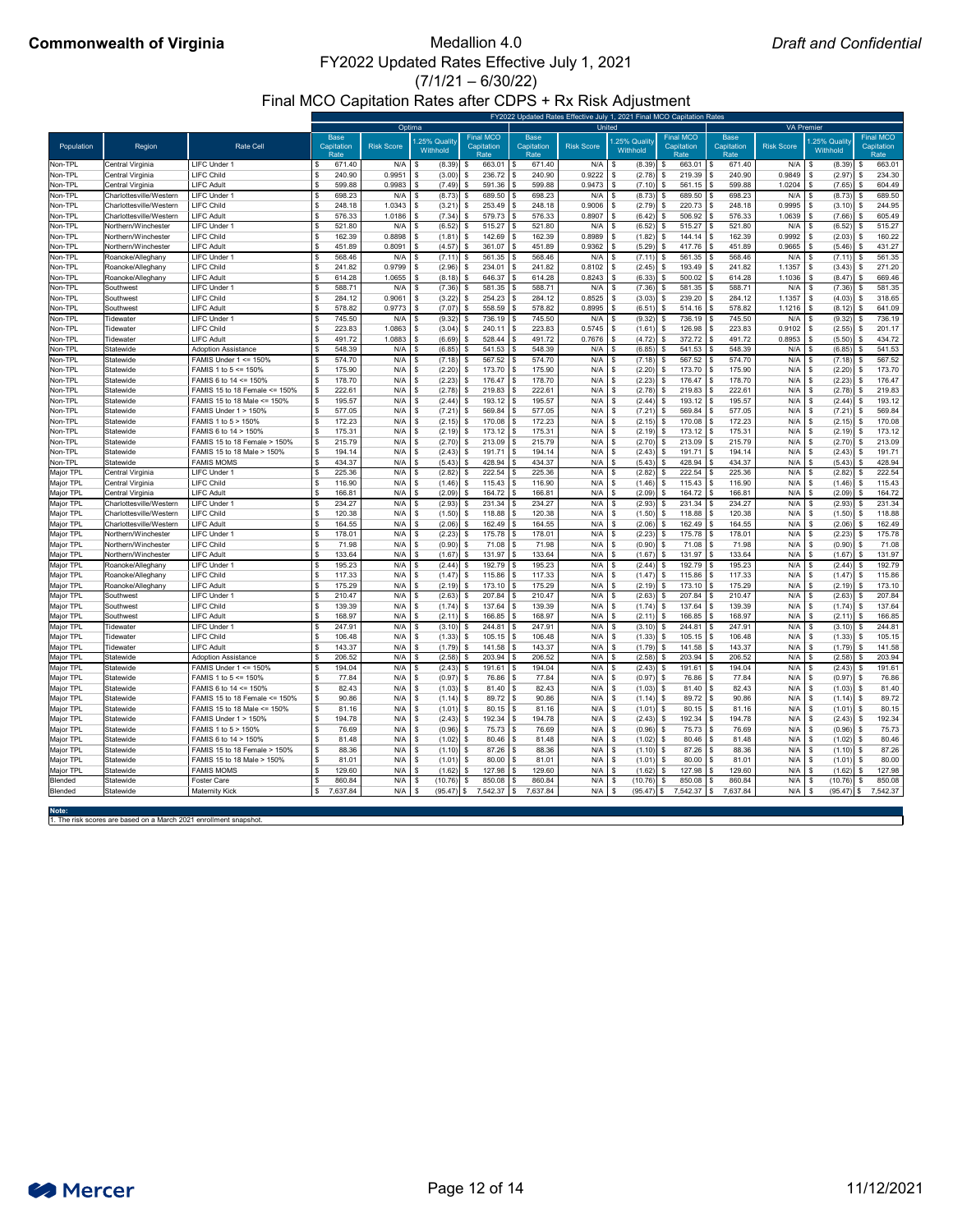(7/1/21 – 6/30/22)

### Final MCO Capitation Rates after CDPS + Rx Risk Adjustment

|                        |                                                    |                                                             |                                   | FY2022 Updated Rates Effective July 1, 2021 Final MCO Capitation Rates |                           |                                        |                                   |                   |                          |                                        |                                   |                   |                          |                                        |  |  |
|------------------------|----------------------------------------------------|-------------------------------------------------------------|-----------------------------------|------------------------------------------------------------------------|---------------------------|----------------------------------------|-----------------------------------|-------------------|--------------------------|----------------------------------------|-----------------------------------|-------------------|--------------------------|----------------------------------------|--|--|
|                        |                                                    |                                                             |                                   | Aetna                                                                  |                           |                                        |                                   | Anthem            |                          |                                        | Magellan                          |                   |                          |                                        |  |  |
| Population             | Region                                             | <b>Rate Cell</b>                                            | <b>Base</b><br>Capitation<br>Rate | <b>Risk Score</b>                                                      | 1.25% Quality<br>Withhold | <b>Final MCO</b><br>Capitation<br>Rate | <b>Base</b><br>Capitation<br>Rate | <b>Risk Score</b> | 1.25% Qualit<br>Withhold | <b>Final MCO</b><br>Capitation<br>Rate | <b>Base</b><br>Capitation<br>Rate | <b>Risk Score</b> | .25% Quality<br>Withhold | <b>Final MCO</b><br>Capitation<br>Rate |  |  |
| Non-TPL                | Central Virginia                                   | Expansion 19 to 20 Female                                   | 265.85                            | N/A                                                                    | (3.32)                    | $262.53$ \ \$                          | 265.85                            | N/A               | (3.32)                   | 262.53                                 | 265.85                            | N/A               | (3.32)                   | 262.53                                 |  |  |
| Non-TPL                | Central Virginia                                   | Expansion 19 to 20 Male                                     | 228.74                            | N/A                                                                    | (2.86)                    | 225.88                                 | 228.74                            | N/A               | (2.86)                   | 225.88                                 | 228.74                            | N/A               | (2.86)                   | 225.88                                 |  |  |
| Non-TPL                | Central Virginia                                   | Expansion 21 to 44 Female                                   | 454.39                            | N/A                                                                    | (5.68)                    | 448.71                                 | 454.39                            | N/A               | (5.68)                   | 448.71                                 | 454.39                            | N/A               | (5.68)                   | 448.71                                 |  |  |
| Non-TPL                | Central Virginia                                   | Expansion 21 to 44 Male                                     | 537.80                            | N/A                                                                    | (6.72)                    | 531.08                                 | 537.80                            | N/A               | (6.72)                   | $531.08$ \\$                           | 537.80                            | N/A               | (6.72)                   | 531.08                                 |  |  |
| Non-TPL                | Central Virginia                                   | Expansion 45 to 64 Male/Female                              | 987.00                            | N/A                                                                    | (12.34)                   | 974.66                                 | 987.00                            | N/A               | (12.34)                  | $974.66$ \ \$                          | 987.00                            | N/A               | (12.34)                  | 974.66                                 |  |  |
| Non-TPL                | Charlottesville/Westerr                            | Expansion 19 to 20 Female                                   | 269.8'                            | N/A                                                                    | (3.37)                    | 266.43                                 | 269.81                            | N/A               | (3.37)                   | 266.43                                 | 269.81                            | N/A               | (3.37)                   | 266.43                                 |  |  |
| Non-TPL                | Charlottesville/Westerr                            | Expansion 19 to 20 Male                                     | 241.06                            | N/A                                                                    | (3.01)                    | 238.05                                 | 241.06                            | N/A               | (3.01)                   | 238.05                                 | 241.06                            | N/A               | (3.01)                   | 238.05                                 |  |  |
| Non-TPL                | Charlottesville/Western                            | Expansion 21 to 44 Female                                   | 441.98                            | N/A                                                                    | (5.52)                    | 436.46                                 | 441.98                            | N/A               | (5.52)                   | 436.46                                 | 441.98                            | N/A               | (5.52)                   | 436.46                                 |  |  |
| Non-TPL                | Charlottesville/Western                            | Expansion 21 to 44 Male                                     | 520.69                            | N/A                                                                    | (6.51)                    | 514.18                                 | 520.69                            | N/A               | (6.51)                   | 514.18                                 | 520.69                            | N/A               | (6.51)                   | 514.18                                 |  |  |
| Non-TPL                | Charlottesville/Westerr                            | Expansion 45 to 64 Male/Female                              | $938.0^{\circ}$                   | N/A                                                                    | (11.73)                   | 926.28                                 | 938.01                            | N/A               | (11.73)                  | $926.28$ \$                            | 938.01                            | N/A               | (11.73)                  | 926.28                                 |  |  |
| Non-TPL                | Northern/Winchester                                | Expansion 19 to 20 Female                                   | 213.60                            | N/A                                                                    | (2.67)                    | 210.93                                 | 213.60                            | N/A               | (2.67)                   | 210.93                                 | 213.60                            | N/A               | (2.67)                   | 210.93                                 |  |  |
| Non-TPL                | Northern/Winchester                                | Expansion 19 to 20 Male                                     | 196.77                            | N/A                                                                    | (2.46)                    | 194.31                                 | 196.77                            | N/A               | (2.46)                   | 194.31                                 | 196.77                            | N/A               | (2.46)                   | 194.31                                 |  |  |
| Non-TPL                | Northern/Winchester                                | Expansion 21 to 44 Female                                   | 340.32                            | N/A                                                                    | (4.25)                    | 336.07                                 | 340.32                            | N/A               | (4.25)                   | 336.07                                 | 340.32                            | N/A               | (4.25)                   | 336.07                                 |  |  |
| Non-TPL                | Northern/Winchester                                | Expansion 21 to 44 Male                                     | 378.72                            | N/A                                                                    | (4.73)                    | 373.98                                 | 378.72                            | N/A               | (4.73)                   | 373.98                                 | 378.72                            | N/A               | (4.73)                   | 373.98                                 |  |  |
| Non-TPL                | Northern/Winchester                                | Expansion 45 to 64 Male/Female                              | 641.41                            | N/A                                                                    | (8.02)                    | 633.39                                 | 641.41                            | N/A               | (8.02)                   | 633.39                                 | 641.41                            | N/A               | (8.02)                   | 633.39                                 |  |  |
| Non-TPL                | Roanoke/Alleghany                                  | Expansion 19 to 20 Female                                   | 289.50                            | N/A                                                                    | (3.62)                    | 285.89                                 | 289.50                            | N/A               | (3.62)                   | 285.89                                 | 289.50                            | N/A               | (3.62)                   | 285.89                                 |  |  |
| Non-TPL                | Roanoke/Alleghany                                  | Expansion 19 to 20 Male                                     | 205.46                            | N/A                                                                    | (2.57)                    | 202.89                                 | 205.46                            | N/A               | (2.57)                   | 202.89                                 | 205.46                            | N/A               | (2.57)                   | 202.89                                 |  |  |
| Non-TPL                | Roanoke/Alleghany                                  | Expansion 21 to 44 Female                                   | 500.30                            | N/A                                                                    | (6.25)                    | 494.05                                 | 500.30                            | N/A               | (6.25)                   | $494.05$ \\$                           | 500.30                            | N/A               | (6.25)                   | 494.05                                 |  |  |
| Non-TPL                | Roanoke/Alleghany                                  | Expansion 21 to 44 Male                                     | 529.54                            | N/A                                                                    | (6.62)                    | 522.92                                 | 529.54                            | N/A               | (6.62)                   | 522.92                                 | 529.54                            | N/A               | (6.62)                   | 522.92                                 |  |  |
| Non-TPL                | Roanoke/Alleghany                                  | Expansion 45 to 64 Male/Female                              | 896.25                            | N/A                                                                    | (11.20)                   | 885.04                                 | 896.25                            | N/A               | (11.20)                  | 885.04                                 | 896.25                            | N/A               | (11.20)                  | 885.04                                 |  |  |
| Non-TPL                | Southwest                                          | Expansion 19 to 20 Female                                   | 316.40                            | N/A                                                                    | (3.95)                    | $312.44$   \$                          | 316.40                            | N/A               | (3.95)                   | 312.44                                 | 316.40                            | N/A               | (3.95)                   | 312.44                                 |  |  |
| Non-TPL                | Southwest                                          | Expansion 19 to 20 Male                                     | 256.26                            | N/A                                                                    | (3.20)                    | 253.06                                 | 256.26                            | N/A               | (3.20)                   | $253.06$ \$                            | 256.26                            | N/A               | (3.20)                   | 253.06                                 |  |  |
| Non-TPL                | Southwest                                          | Expansion 21 to 44 Female                                   | 508.33                            | N/A                                                                    | (6.35)                    | 501.97                                 | 508.33                            | N/A               | (6.35)                   | 501.97                                 | 508.33                            | N/A               | (6.35)                   | 501.97                                 |  |  |
| Non-TPL                | Southwest                                          | Expansion 21 to 44 Male                                     | 481.63                            | N/A                                                                    | (6.02)                    | 475.61                                 | 481.63                            | N/A               | (6.02)                   | 475.61                                 | 481.63                            | N/A               | (6.02)                   | 475.61                                 |  |  |
| Non-TPL                | Southwest                                          | Expansion 45 to 64 Male/Female                              | 813.23                            | N/A                                                                    | $(10.17)$ \$              | 803.07                                 | 813.23                            | N/A               | (10.17)                  | 803.07                                 | 813.23                            | N/A               | (10.17)                  | 803.07<br>  \$                         |  |  |
| Non-TPI                | Tidewater                                          | Expansion 19 to 20 Female                                   | 257.7'                            | N/A                                                                    | (3.22)                    | 254.49                                 | 257.71                            | N/A               | (3.22)                   | $254.49$ \ \$                          | 257.7                             | N/A               | (3.22)                   | 254.49                                 |  |  |
| Non-TPL                | Tidewater                                          | Expansion 19 to 20 Male                                     | 204.06                            | N/A                                                                    | $(2.55)$ \$               | 201.51                                 | 204.06                            | N/A               | (2.55)                   | 201.51                                 | 204.06                            | N/A               | $(2.55)$ \$              | 201.51                                 |  |  |
| Non-TPL                | Tidewater                                          | Expansion 21 to 44 Female                                   | 382.10                            | N/A                                                                    | (4.78)                    | 377.32                                 | 382.10                            | N/A               | (4.78)                   | 377.32                                 | 382.10                            | N/A               | $(4.78)$ \$              | 377.32                                 |  |  |
| Non-TPL                | Tidewater                                          | Expansion 21 to 44 Male                                     | 521.00                            | N/A                                                                    | (6.51)                    | 514.49                                 | 521.00                            | N/A               | (6.51)                   | $514.49$ \ \$                          | 521.00                            | N/A               | (6.51)                   | 514.49<br>l \$                         |  |  |
| Non-TPL                | Tidewater                                          | Expansion 45 to 64 Male/Female                              | 904.94                            | N/A                                                                    | (11.31)                   | $893.62$ \$                            | 904.94                            | N/A               | (11.31)                  | $893.62$   \$                          | 904.94                            | N/A               | $(11.31)$ \$             | 893.62                                 |  |  |
| Major TPL              | <b>Central Virginia</b>                            | Expansion 19 to 20 Female                                   | 170.98                            | N/A                                                                    | $(2.14)$ \$               | $168.84$ \ \$                          | 170.98                            | N/A               | (2.14)                   | $168.84$   \$                          | 170.98                            | N/A               | $(2.14)$ \$              | 168.84                                 |  |  |
| Major TPL              | Central Virginia                                   | Expansion 19 to 20 Male                                     | 146.53                            | N/A                                                                    | (1.83)                    | $144.70$ \ \$                          | 146.53                            | N/A               | (1.83)                   | $144.70$ \ \$                          | 146.53                            | N/A               | $(1.83)$ \$              | 144.70                                 |  |  |
| Major TPL              | Central Virginia                                   | Expansion 21 to 44 Female                                   | 206.48                            | N/A                                                                    | (2.58)                    | 203.90                                 | 206.48                            | N/A               | (2.58)                   | 203.90                                 | 206.48                            | N/A               | $(2.58)$ \$              | 203.90                                 |  |  |
| Major TPL              | Central Virginia                                   | Expansion 21 to 44 Male                                     | 243.20                            | N/A                                                                    | (3.04)                    | 240.16                                 | 243.20                            | N/A               | (3.04)                   | $240.16$ \ \$                          | 243.20                            | N/A               | (3.04)                   | 240.16                                 |  |  |
| Major TPL              | Central Virginia<br>Charlottesville/Western        | Expansion 45 to 64 Male/Female<br>Expansion 19 to 20 Female | 441.39<br>170.70                  | N/A                                                                    | (5.52)                    | 435.87                                 | 441.39<br>170.70                  | N/A<br>N/A        | (5.52)                   | $435.87$ \ \$<br>168.56                | 441.39                            | N/A               | $(5.52)$ \$              | 435.87<br>168.56                       |  |  |
| Major TPL              |                                                    |                                                             |                                   | N/A                                                                    | (2.13)                    | 168.56                                 |                                   |                   | (2.13)                   |                                        | 170.70                            | N/A               | (2.13)                   | 150.95                                 |  |  |
| Major TPL<br>Major TPL | Charlottesville/Western<br>Charlottesville/Westerr | Expansion 19 to 20 Male<br>Expansion 21 to 44 Female        | 152.86<br>202.43                  | N/A<br>N/A                                                             | (1.91)<br>(2.53)          | 150.95<br>199.90                       | 152.86<br>202.43                  | N/A<br>N/A        | (1.91)<br>(2.53)         | $150.95$   \$<br>199.90                | 152.86<br>202.43                  | N/A<br>N/A        | $(1.91)$ \$<br>(2.53)    | 199.90                                 |  |  |
| Major TPL              | Charlottesville/Western                            | Expansion 21 to 44 Male                                     | 236.18                            | N/A                                                                    | (2.95)                    | 233.23                                 | 236.18                            | N/A               | (2.95)                   | 233.23                                 | 236.18                            | N/A               | $(2.95)$ \$              | 233.23                                 |  |  |
| Major TPL              | Charlottesville/Western                            | Expansion 45 to 64 Male/Female                              | 421.06                            | N/A                                                                    | (5.26)                    | $415.80$ \ \$                          | 421.06                            | N/A               | (5.26)                   | $415.80$   \$                          | 421.06                            | N/A               | $(5.26)$ \$              | 415.80                                 |  |  |
| Major TPL              | Northern/Winchester                                | Expansion 19 to 20 Female                                   | 135.41                            | N/A                                                                    | (1.69)                    | 133.72   \$                            | 135.41                            | N/A               | (1.69)                   | $133.72$ \\$                           | 135.41                            | N/A               | $(1.69)$ \$              | 133.72                                 |  |  |
| Major TPL              | Northern/Winchester                                | Expansion 19 to 20 Male                                     | 124.03                            | N/A                                                                    | (1.55)                    | 122.48                                 | 124.03                            | N/A               | (1.55)                   | 122.48                                 | 124.03                            | N/A               | $(1.55)$ \$              | 122.48                                 |  |  |
| Major TPL              | Northern/Winchester                                | Expansion 21 to 44 Female                                   | 158.43                            | N/A                                                                    | (1.98)                    | 156.45                                 | 158.43                            | N/A               | (1.98)                   | $156.45$ \$                            | 158.43                            | N/A               | $(1.98)$ \$              | 156.45                                 |  |  |
| Major TPL              | Northern/Winchester                                | Expansion 21 to 44 Male                                     | 175.07                            | N/A                                                                    | (2.19)                    | 172.88                                 | 175.07                            | N/A               | (2.19)                   | 172.88                                 | 175.07                            | N/A               | (2.19)                   | 172.88                                 |  |  |
| Major TPL              | Northern/Winchester                                | Expansion 45 to 64 Male/Female                              | 291.23                            | N/A                                                                    | (3.64)                    | 287.59                                 | 291.23                            | N/A               | (3.64)                   | 287.59                                 | 291.23                            | N/A               | $(3.64)$ \$              | 287.59                                 |  |  |
| Major TPL              | Roanoke/Alleghany                                  | Expansion 19 to 20 Female                                   | 184.39                            | N/A                                                                    | (2.30)                    | 182.09                                 | 184.39                            | N/A               | (2.30)                   | 182.09                                 | 184.39                            | N/A               | (2.30)                   | 182.09                                 |  |  |
| Major TPL              | Roanoke/Alleghany                                  | Expansion 19 to 20 Male                                     | 132.05                            | N/A                                                                    | (1.65)                    | 130.40                                 | 132.05                            | N/A               | (1.65)                   | $130.40$ \ \$                          | 132.05                            | N/A               | $(1.65)$ \$              | 130.40                                 |  |  |
| Major TPL              | Roanoke/Alleghany                                  | Expansion 21 to 44 Female                                   | 227.58                            | N/A                                                                    | (2.84)                    | 224.73                                 | 227.58                            | N/A               | (2.84)                   | 224.73                                 | 227.58                            | N/A               | (2.84)                   | 224.73                                 |  |  |
| Major TPL              | Roanoke/Alleghany                                  | Expansion 21 to 44 Male                                     | 240.60                            | N/A                                                                    | (3.01)                    | 237.59                                 | 240.60                            | N/A               | (3.01)                   | $237.59$ \$                            | 240.60                            | N/A               | (3.01)                   | 237.59                                 |  |  |
| Major TPL              | Roanoke/Alleghany                                  | Expansion 45 to 64 Male/Female                              | 402.54                            | N/A                                                                    | (5.03)                    | 397.51                                 | 402.54                            | N/A               | (5.03)                   | 397.51                                 | 402.54                            | N/A               | $(5.03)$ \$              | 397.51                                 |  |  |
| Major TPL              | Southwest                                          | Expansion 19 to 20 Female                                   | 199.65                            | N/A                                                                    | (2.50)                    | 197.15                                 | 199.65                            | N/A               | (2.50)                   | $197.15$ \$                            | 199.65                            | N/A               | (2.50)                   | 197.15                                 |  |  |
| Major TPL              | Southwest                                          | Expansion 19 to 20 Male                                     | 160.40                            | N/A                                                                    | (2.01)                    | 158.40                                 | 160.40                            | N/A               | (2.01)                   | 158.40                                 | 160.40                            | N/A               | (2.01)                   | 158.40                                 |  |  |
| Major TPL              | Southwest                                          | Expansion 21 to 44 Female                                   | 233.05                            | N/A                                                                    | (2.91)                    | 230.14                                 | 233.05                            | N/A               | (2.91)                   | 230.14                                 | 233.05                            | N/A               | (2.91)                   | 230.14                                 |  |  |
| Major TPL              | Southwest                                          | Expansion 21 to 44 Male                                     | 220.62                            | N/A                                                                    | (2.76)                    | 217.86                                 | 220.62                            | N/A               | (2.76)                   | 217.86                                 | 220.62                            | N/A               | (2.76)                   | 217.86                                 |  |  |
| Major TPL              | Southwest                                          | Expansion 45 to 64 Male/Female                              | 367.12                            | N/A                                                                    | (4.59)                    | $362.53$ \$                            | 367.12                            | N/A               | (4.59)                   | 362.53                                 | 367.12                            | N/A               | $(4.59)$ \$              | 362.53                                 |  |  |
| Major TPL              | Tidewater                                          | Expansion 19 to 20 Female                                   | 165.05                            | N/A                                                                    | $(2.06)$ \$               | $162.98$ \$                            | 165.05                            | N/A               | (2.06)                   | $162.98$ \$                            | 165.05                            | N/A               | $(2.06)$ \$              | 162.98                                 |  |  |
| Major TPL              | Tidewater                                          | Expansion 19 to 20 Male                                     | 130.64                            | N/A                                                                    | $(1.63)$ \$               | $129.01$ \$                            | 130.64                            | N/A               | $(1.63)$ \$              | $129.01$ \$                            | 130.64                            | N/A               | $(1.63)$ \$              | 129.01                                 |  |  |
| Major TPL              | Tidewater                                          | Expansion 21 to 44 Female                                   | 177.39                            | N/A                                                                    | (2.22)                    | $175.17$ \ \$                          | 177.39                            | N/A               | (2.22)                   | $175.17$ \\$                           | 177.39                            | N/A               | (2.22)                   | 175.17                                 |  |  |
| Major TPL              | Tidewater                                          | Expansion 21 to 44 Male                                     | 237.72                            | N/A                                                                    | $(2.97)$ \$               |                                        | 237.72                            | N/A               | (2.97)                   | $234.74$ \\$                           | 237.72                            | N/A               | $(2.97)$ \$              | 234.74                                 |  |  |
| Major TPL              | Tidewater                                          | Expansion 45 to 64 Male/Female                              | 406.75                            | N/A                                                                    | (5.08)                    |                                        | 406.75                            | N/A               | (5.08)                   | 401.67                                 | 406.75<br>$\sqrt{3}$              | N/A               | $(5.08)$ \$              | 401.67                                 |  |  |